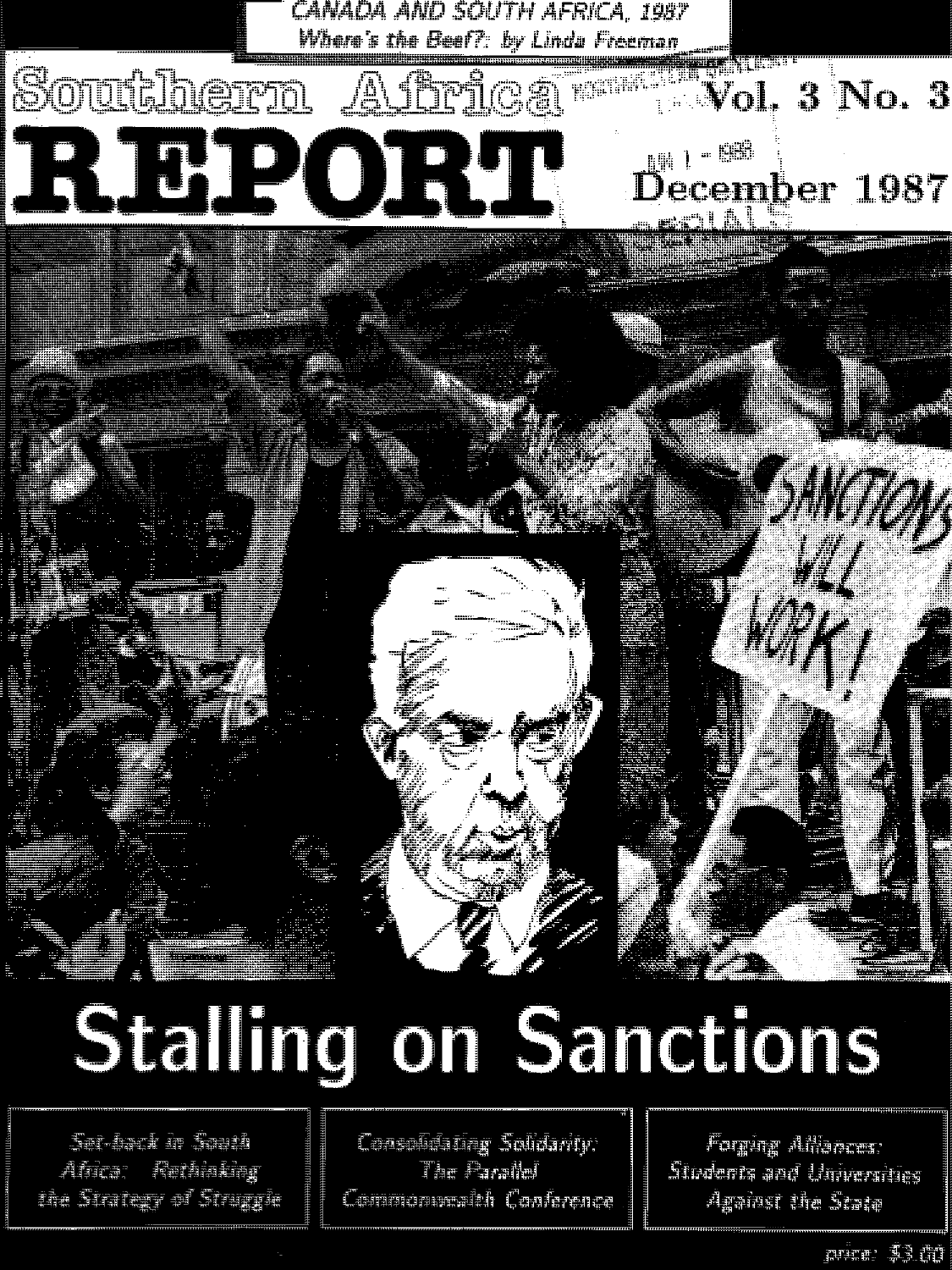# Southhern Alirica **v**ol. **3 No. 3** REPORT December 1987



## Southern Africa REPORT

is produced 5 times a year by a vol unteer collective of the Toronto Com mittee for the Liberation of Southern Africa (TCLSAC),

427 Bloor St. W. Toronto, M5S **1X7**  Tel. (416) 967-5562

Submissions, suggestions and help with production are welcome and in vited.

## Subscriptions

Annual TCLSAC membership and Southern Africa Report subscription rates are as follows:

#### SUBSCRIPTION:

| Individual                                                |  |  |  |  |  |  |  |  | \$15.00 |  |  |  |  |
|-----------------------------------------------------------|--|--|--|--|--|--|--|--|---------|--|--|--|--|
| Institution                                               |  |  |  |  |  |  |  |  | \$30.00 |  |  |  |  |
| MEMBERSHIP: (includes subscription)                       |  |  |  |  |  |  |  |  |         |  |  |  |  |
| Regular (Canada) \$30.00                                  |  |  |  |  |  |  |  |  |         |  |  |  |  |
| Unemployed<br>$Student \dots \dots \dots \dots$<br>Senior |  |  |  |  |  |  |  |  | \$15.00 |  |  |  |  |
| Sustainer to to \$200.00                                  |  |  |  |  |  |  |  |  | \$50.00 |  |  |  |  |
| Overseas add \$5.00                                       |  |  |  |  |  |  |  |  |         |  |  |  |  |

## Contents

| Editorial                                                     |  |  |      |
|---------------------------------------------------------------|--|--|------|
| Stalling on Sanctions                                         |  |  | . 1  |
| Where's the Beef?:                                            |  |  |      |
| Canada and South Africa, 1987. 3                              |  |  |      |
| Set-back in South Africa:                                     |  |  |      |
| Rethinking the Strategy of Struggle 9                         |  |  |      |
| Forging Alliances:                                            |  |  |      |
| Students and Universities Against the State                   |  |  | . 13 |
| Consolidating Solidarity:                                     |  |  |      |
| The Parallel Commonwealth Conference 15                       |  |  |      |
| Canadian Sulphur Trade to South Africa:                       |  |  |      |
| The Problem<br>$\sim$ $\sim$ $\sim$ $\sim$                    |  |  | . 17 |
| U.S. Watch                                                    |  |  |      |
| The State of Apartheid:<br>Assessing Sanctions at Year One 19 |  |  |      |
|                                                               |  |  |      |
| Reviews                                                       |  |  |      |
| Marq de Villiers Dreaming 23                                  |  |  |      |
| A Sport of Nature 24                                          |  |  |      |

## **S. A.** R. Collective

Jonathan Barker, Nancy Barker, Claudette Chase, David Cooke, Mark Fawcett, David Galbraith, Linda Guebert, Lee Hemingway, Carole Houlihan, Susan Hurlich, Bernie Kempen, Jo Lee, Blaine Little, Otto Roesch, John S. Saul, Heather Speers, Esther Vise, Joe Vise

**Cover design by Art Work**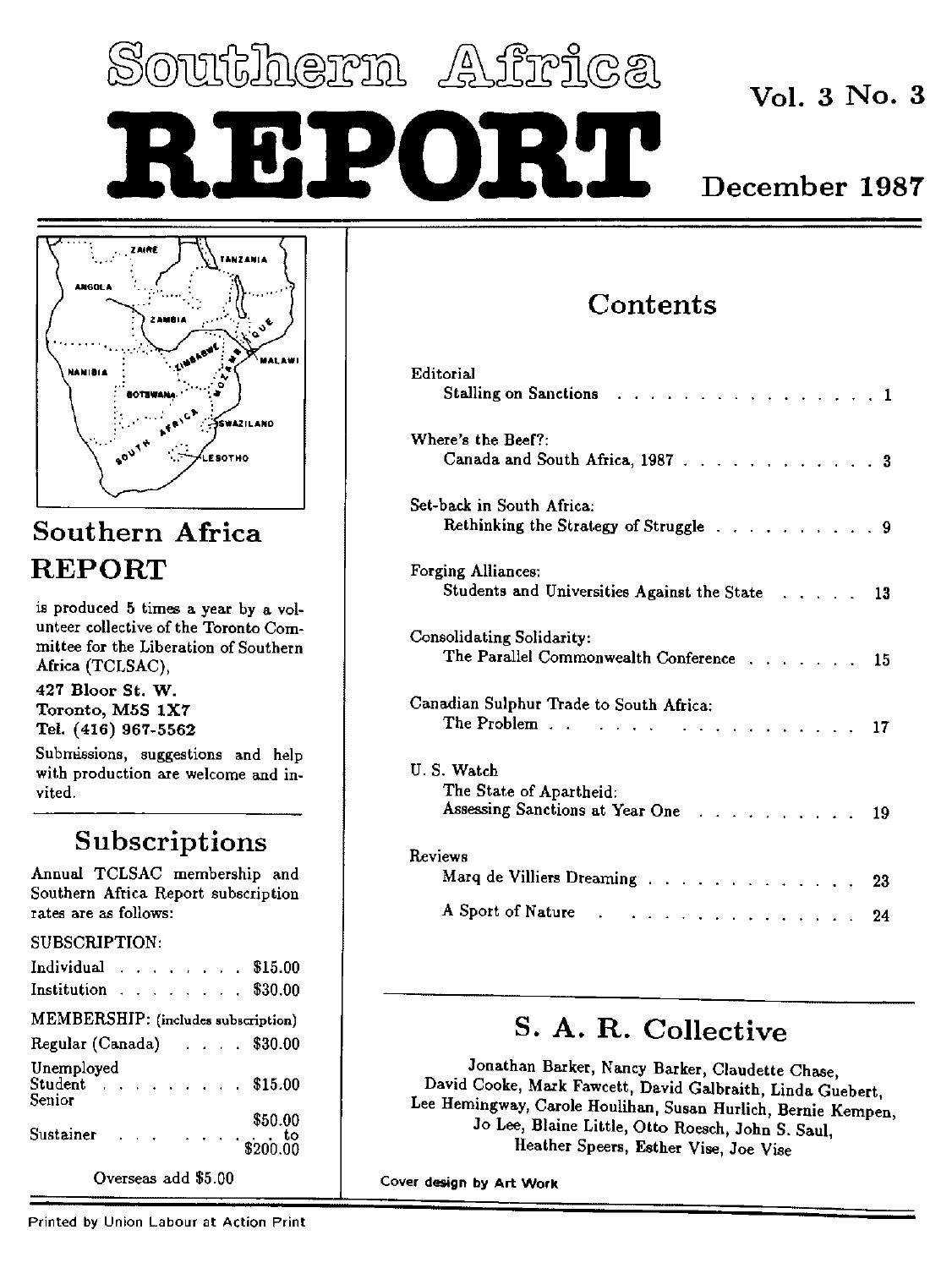## editkorial



## **Stalling on Sanctions**

There is a mood of rethinking, of sober reflection on the state of the struggle, in the two lead articles in this issue of *Southern Africa RE PORT.* The importance of the goal of replacing racist rule in South Africa with a democratic constitu tion guaranteeing freedom and so cial justice to all the country's peo ple has never seemed more urgent. The moral and political bankruptcy of the Botha regime is epitomized by the detention of thousands of children (and the torture of not a few of them) and by the wantonly destructive military interventions of the South African government in Angola and Mozambique. But find ing the best means and methods for advancing the cause of freedom is not so easy.

Linda Freeman's "Where's the Beef?" reflects on the pressures from Washington and London, and from within the offices of Exter nal Affairs, which have brought Canada's official anti-apartheid ac tions to a state of "stalled momen tum", "coasting", and "confusion and waffling", even if Mulroney's rhetorical flourishes did score some publicity points at the Common wealth summit in Vancouver.

Our South African correspon dent, Geoffrey Spaulding, in a long interview "Set-Back in South Africa" offers his reflections on the new phase of struggle inside South Africa. He employs the terms "dis organizing regulations", "rocked by repression", and "unfavourable ter rain" to describe the context for po litical action created by the dra conian Emergency regulations and the highly militarized administrative structures which back them up.

Although the current setback and lull are real enough, the under lying changes in South Africa con tinue to strengthen the black work ers (successful strikes and spreading organization), politicize black youth (a process still evident in the townships), unite residents of town ships (the rent boycotts), and under mine the ideology of apartheid (new liberal initiatives and splits of the right wing groups). The direction of change is not in doubt. What is not so clear is how further to weaken the opponents of change and how to build the political capacity to handle the conflicts and tensions which no democratic solution in South Africa can avoid.

The issue of how to wage the struggle in the new phase, Spaulding shows, is receiving serious discussion in the ANC and in several other set tings in South Africa. The strong and united opposition, reported in the article "Forging Alliances", of students, faculty, and administra tive heads to the new government regulations in South Africa seeking to force universities to become in-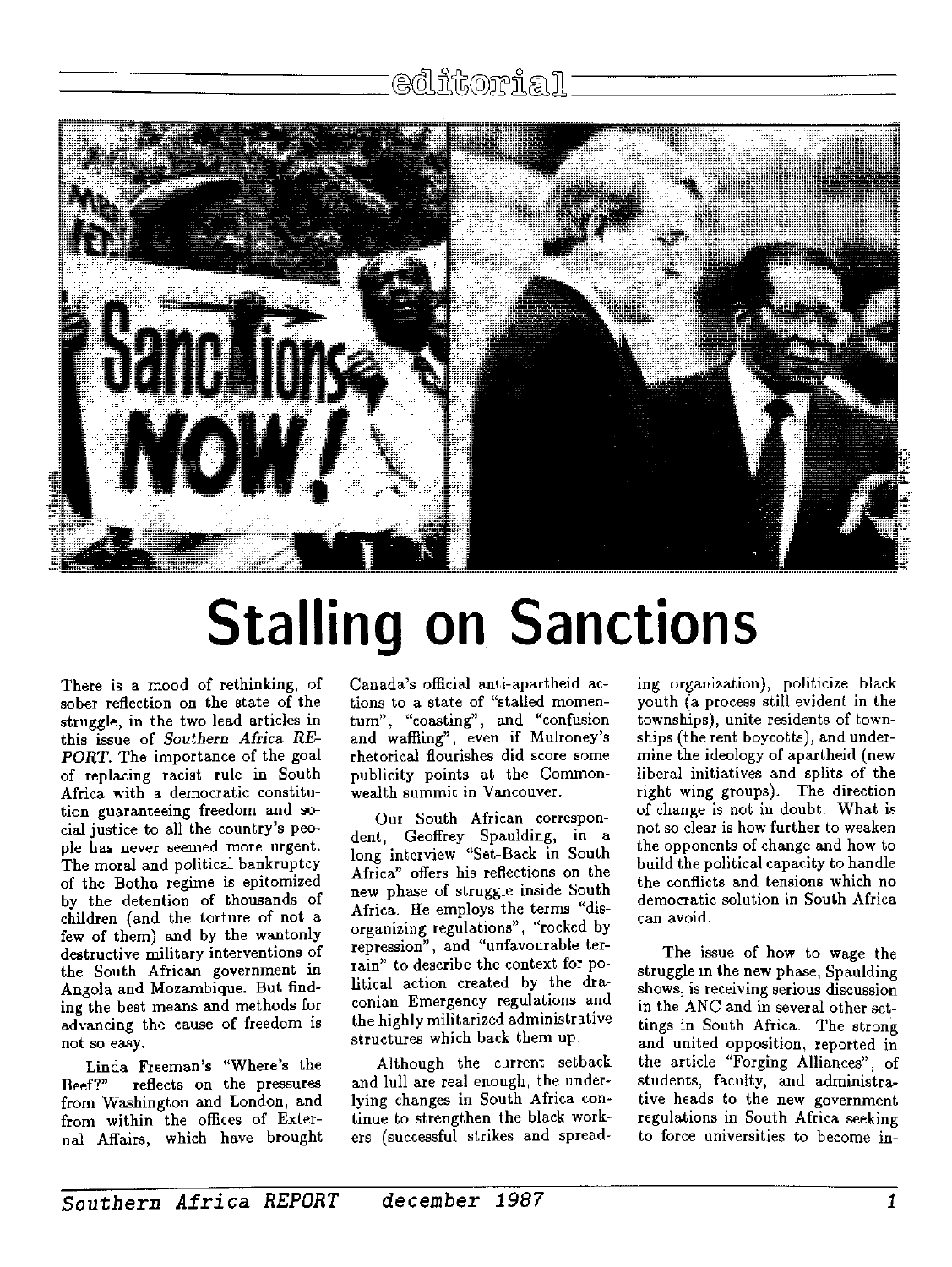## ้ **e**dไว้ให้ดากว่า ส.โ

formers and enforcers for the repres sive state are particularly heartening in this regard. Certain universities have nourished critical analysis and debate which can hardly occur else where in South Africa.

We also have an account "Con solidating Solidarity" of the Parallel Commonwealth Conference in Van couver which shows how Canadi ans active in solidarity with south ern Africans defined the issues they face and exchanged ideas for action. One of their areas of concern was sanctions, a topic which is raised in several of our articles. The case of Canada's expanding sulphur ex ports to South Africa is the sub ject of a short report. The U.S. Watch column focuses on the ins and outs of sanctions initiatives in the United States and finds that enthu siasm is waning, even among liberal Democrats.

Certainly rethinking is in order. Within South Africa and southern

Africa, the aggressive assertion of the power of arms **by** the South African state is but one indication of the deep social distemper which the disintegration and dismantling of racial capitalism must inevitably release. In Canada and the other countries sustaining South Africa's political economy via trade and in vestment, the hollowness of official criticism of apartheid must renew the efforts of the forces of solidarity to understand the limits of our gov ernments' intentions and to find new and appropriate ways to support democratic power in South Africa and in our own countries.

A final note: This thirteenth is sue of *Southern Africa REPORT*  happens to appear on the fifteenth anniversary of the Toronto Commit tee for the Liberation of Southern Africa. We hope to continue to sup port the thinking, the informing and the action through which southern

Africans will achieve social justice and democracy. The current set backs in southern Africa and the waffling and worse in western cap itals make it clear that the strug gle will be long and the difficulties great. We know also that the cause is worthwhile and that learning and working together is rewarding. That is why we are having a celebration on December fifth. Most readers will have missed that opportunity for a good time, but we welcome help in the form of subscriptions, articles, financial support, and participation in producing *Southern Africa RE PORT* and in the many activities of the larger Committee. The strug gle may be long, but there will be many reasons for celebration along the way.





**We make the difference** *CONTROLLAGE CONTROLLAGE CONTROLLAGE WITH SAA WITH YOU Support* **we I keep the lag hyng high**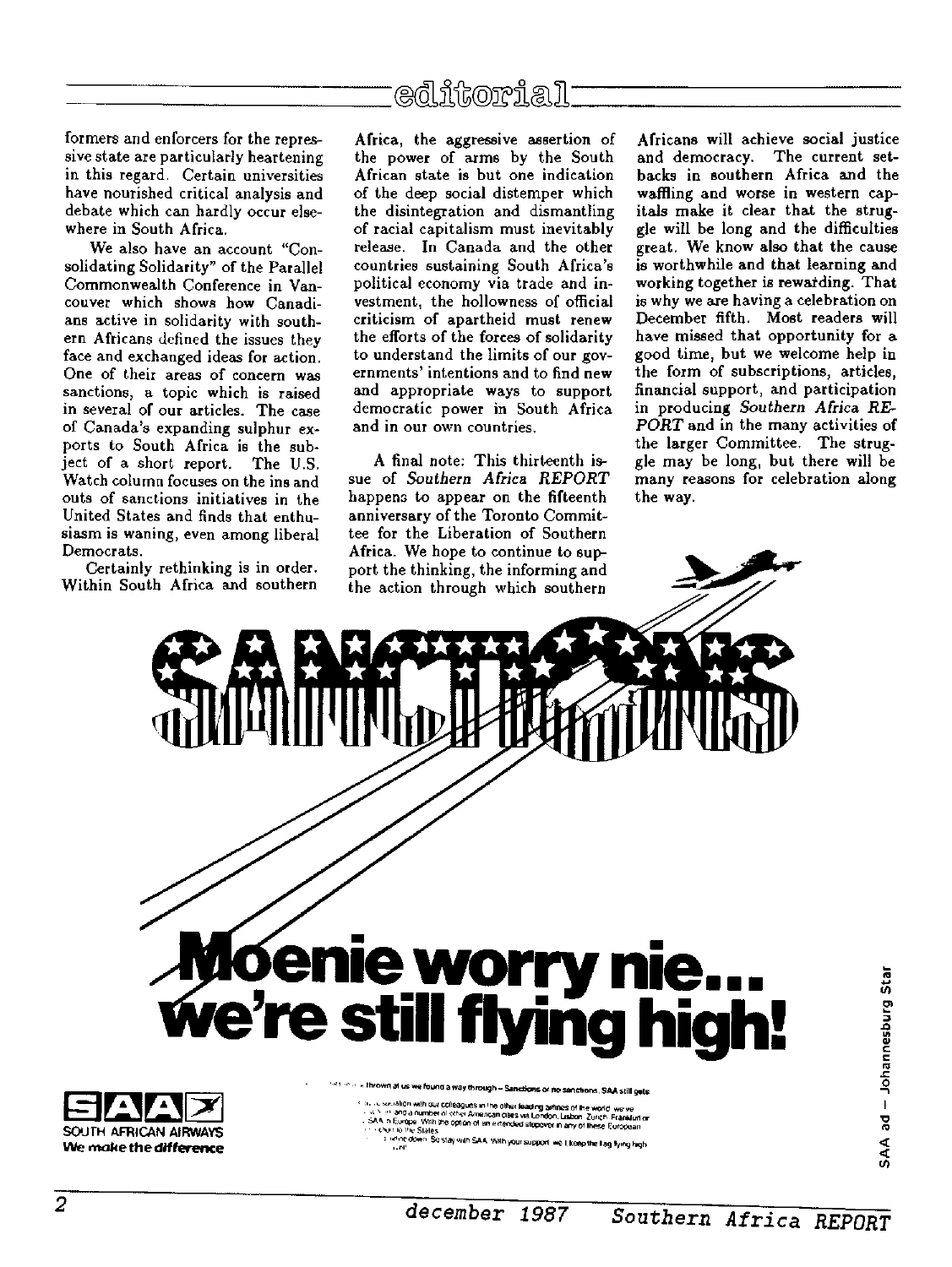## **Where's the Beef? Canada and South Africa. 1987**

#### **BY LINDA FREEMAN**

*Linda Freeman, who teaches Political Science at Carleton University, writes regularly in* Southern Africa REPORT *on Canadian policy.* 

The fact that Canada has failed to adopt one single new sanction against South Africa in the past year should give us pause. Once again in the long struggle for change in South Africa, the momentum **-** both inside the country and outside has been stalled in the face of the ruthless intransigence of the regime in Pretoria and the refusal of key Western powers to act. As a re sult, forces fighting against strong sanctions have gathered strength in Canada, and the official position has become blurred. To be sure, Prime Minister Mulroney reaffirmed his unequivocal support for sanc tions at the Commonwealth confer ence in Vancouver in October, but his voice is becoming increasingly lonely within the Canadian state, and opposition to his policy is grow ing.

Though disappointing, this turn of events should not be surpris ing. Canada's policy on South Africa has always been influenced powerfully by external factors and these have changed for the worse. In South Africa, the state has sti fled internal opposition through bru tal repression. In the past four years, three thousand people have been killed and thirty thousand have been detained, including eight thou sand children under fifteen. At the same time, censorship of media coverage has deflected world atten tion from the smouldering townships with the result that public pressure on Western governments has less ened. Also, the cause of Namibian independence has been pushed right off the international agenda. Fi nally, South Africa has been able to continue and intensify its genocidal campaign of destabilization in the region which, according to SADCC and UNICEF estimates, has resulted directly or indirectly in nine hundred thousand deaths and costs amount ing to at least \$35 billion. While the destruction of the Angolan and Mozambican economies reaches hor rific proportions and atrocities con tinue with alarming regularity, the West has not helped to stop the car nage. Protestations notwithstand ing, it is evident that Canada has not dealt with these realities either.

#### The western approach

What to make then of the Western approach which conditions Canada's actions? In the past year, Britain's Prime Minister Margaret Thatcher has taken the lead in formulating Western policy which is really the old policy of constructive engage ment dusted off and again pressed into service. The approach is to op pose sanctions, sending a clear sig nal to Pretoria that Britain is on its side. For its part, the Reagan administration has ignored the com pulsory provisions of the Compre hensive Anti-Apartheid Guidelines passed by Congress in 1986 and has refused to take any further actions against South Africa this year. In addition, Thatcher, during the Van couver Commonwealth summit, de-



Generalgerh mini-rummi, Lender, 1986.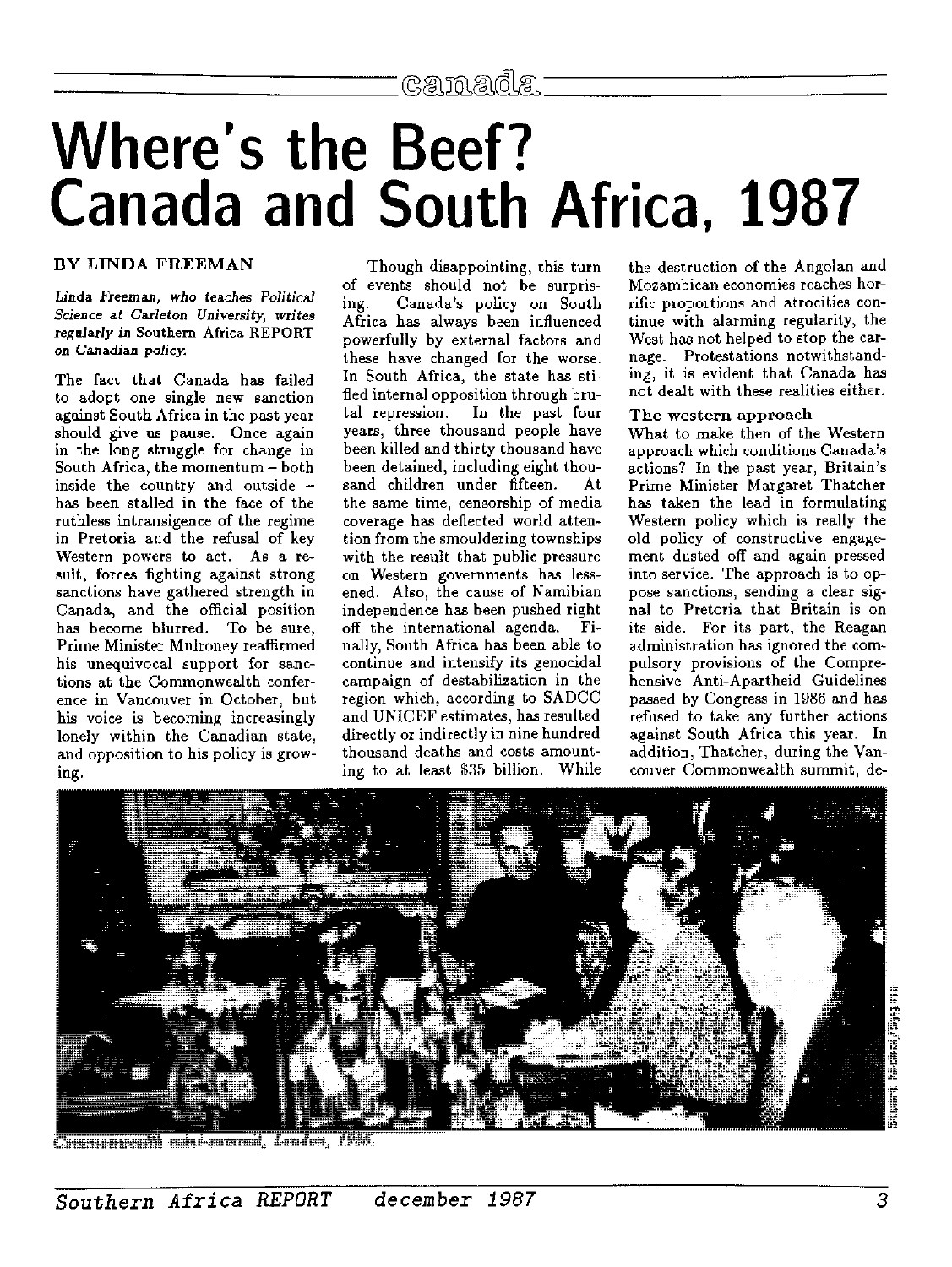### camada

nounced the **ANC** as terrorist, de nied that senior British officials, in cluding Sir Geoffrey Howe, had met with **ANC** President Oliver Tambo in their official capacity, and stated that "anyone who thinks that the ANC is going to run the government in South Africa is living in cloud cuckoo land."

At the same time, Britain has at tempted to shift attention away from its continuing support of the cur rent South African regime's domes tic policies by providing generous assistance, including military assis tance, to the Front-Line States, with a special emphasis on Mozambique. Throughout the past year, Britain has attempted to persuade other countries in the Commonwealth and the European Economic Community to follow its lead and substitute aid to the Front Line States for sanc tions. In pursuit of this objective, the British Foreign Secretary visited Canada shortly before the Common wealth summit, declaring that sanc tions did not work and urging that the Commonwealth concentrate on the more "positive" contribution of assistance for the region.

In a fairly swift reply to this British offensive, the leaders of the Front Line States insisted that the Commonwealth must not change its priorities - with sanctions first and assistance second. They pointed out that, if apartheid was to continue its unfettered policy of destabiliza tion and destruction in the region, it would negate even the salutary ef fects of development assistance. As President Kaunda of Zambia noted, the emphasis pushed by the British "is just like fattening us for the slaughter;" the point was to deal with the cause and not the conse quences of suffering in the region. The Front Line States were happy to receive assistance, he said, but not at the expense of sanctions.

#### Where is Canada?

So where is Canada in all this? Sadly in 1987, Canada is back to making very strong speeches against

apartheid and coasting on past ac tions, while adding virtually noth ing new on sanctions, providing only modest additional development as sistance in the region, and ruling out military assistance - even of the non lethal variety - for the hard-pressed countries in the region.

Yet, in the period since 1985, Canada had seemed to be on a new road and certainly Mulroney won international applause for the vig orous way in which he confronted British Prime Minister Margaret Thatcher on the issue of sanctions against South Africa. Mulroney first came to international attention at the 1985 Commonwealth conference in Nassau when, along with Prime Minister Bob Hawke of Australia and Prime Minister Rajiv Gandhi of India, he joined actively in the new determination to impose meaning ful economic sanctions against South Africa. Following the Nassau confer ence, Mulroney delivered a stirring speech at the United Nations in Oc tober 1985 where he pointed to the uniqueness of the South African case in its "institutionalized contempt for justice and dignity." He then went on to pledge that,

*if there* are *not fundamental changes in South Africa we are prepared to invoke total sanctions against that country and its repressive regime. If there is not progress in the disman tling of apartheid, our relations with South African may have to be sev ered absolutely.* 

Canada also strongly supported the Eminent Persons Group established by the Commonwealth at the Nas sau meeting whose report concluded that "at present there is no gen uine intention on the part of the South African Government to dis mantle apartheid." They also saw "no present prospect of a process of dialogue leading to the establish ment of a non-racial and representa tive government."

Accordingly, at the Common wealth mini-summit in London in August 1986, Mulroney joined other Commonwealth countries in impos ing sanctions which included a ban on imports of South African agri cultural products, coal, iron, steel and uranium. At this meeting, Mul roney earned a deservedly warm rep utation in the rest of the Common wealth for tackling Thatcher head on and arguing passionately for sanc tions.

In addition, Prime Minister Mul roney travelled to southern Africa in January 1987, becoming the first Western head of state to visit Zimbabwe following independence. At the time, he reiterated earlier promises that Canada would invoke total economic sanctions against South Africa and was considering cutting off diplomatic relations as well. At Victoria Falls, he went further than any previous Canadian Prime Minister in support of the ANC when he said,

*We understand the ANC's con tention* **-** *'You ask us to drop our arms to do what?* ... *Accept more*  Accept more brutal*ity from the apartheid state that is armed to the teeth?'* 

The tenor of Canadian govern ment statements continued in this vein right through the year. At the end of September, the Secretary of State for External Affairs, Joe Clark argued forcefully at the United Na tions that,

*We are at a critical stage in the cam paign to end apartheid. There must be no relenting in that campaign, no pause in the pressure* - *because a pause might suggest apartheid is ac ceptable, and it is not. The pressure against apartheid must continue and increase ...* 

Right before the Commonwealth conference, Mulroney added that "Canada cannot be (merely) be nignly interested in the greatest moral debate that is going on. Canada has to be on the high ground and provide leadership to its friends and allies around the world."

Despite such strong reaffirma tions of Canada's commitment to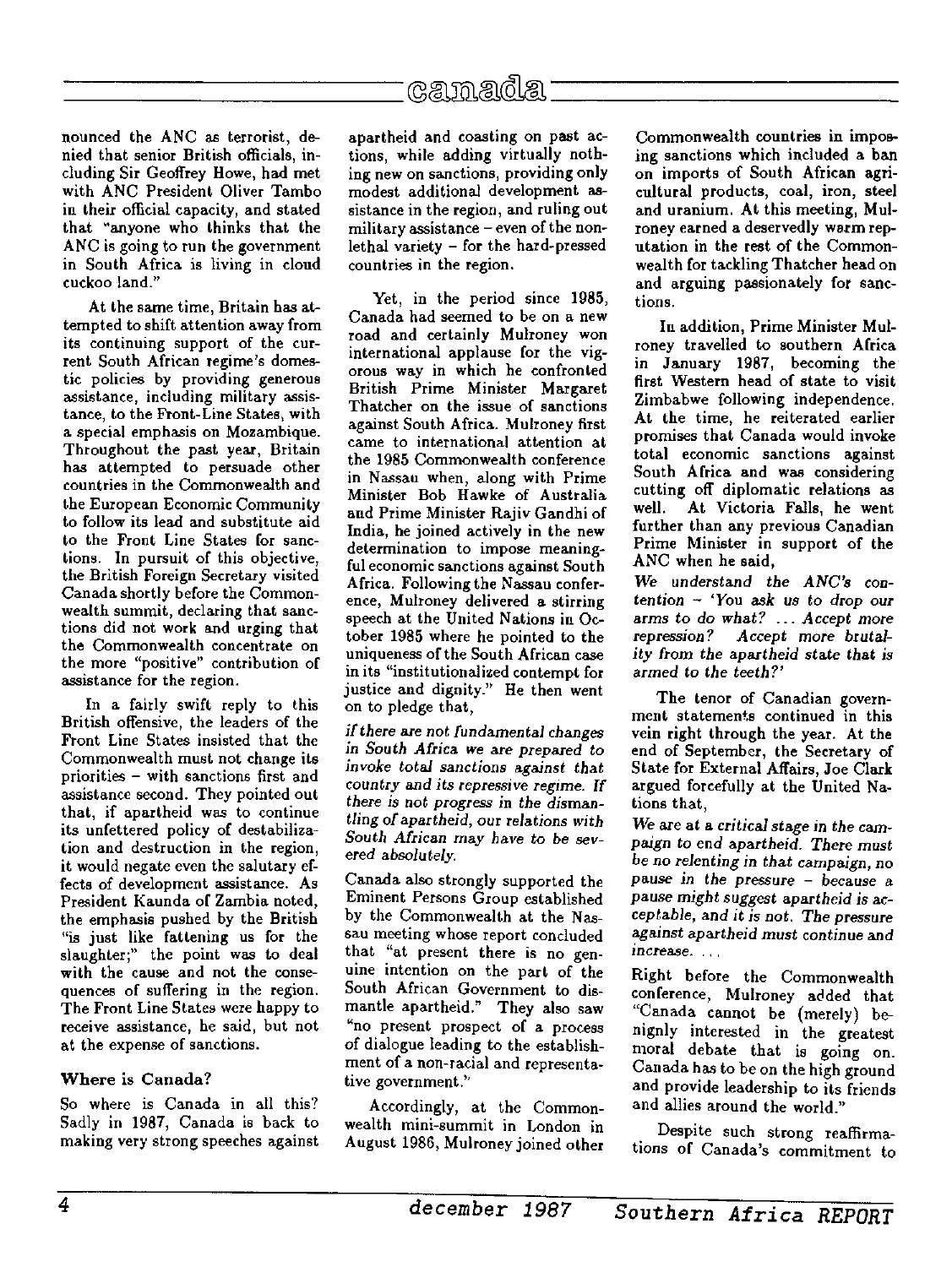### GAIDA T

maintaining pressure on South Africa, there has been a definite soft ening of Canada's official position this year, and nothing new added to the campaign to end apartheid in South Africa. The substance of pol icy is vague and ineffectual, and con tradictory signals have been given about the nature and timing of new initiatives. Despite the fact that Cabinet approval had already been secured for sanctions early in **1987,**  none have been forthcoming, and both Mulroney and Clark suggest that there is little left to do. As to the timing of new measures, these are always being postponed **-** un til after the South African elections in May **1987** (P.W. Botha was con sidered to be a moderate **by** Cana dian officials and they argued that he needed support against South Africa's resurgent right) or until af ter the Commonwealth conference in October (Canada needed to act in concert with other countries to have any effect), and now until after the next meeting of the **G-7** (the group of seven major industrialized coun tries) in **1988.** 

#### Confusion and waffling

Towards the end of the summer, Clark even seemed to suggest that Canada could regenerate the process of dialogue in South Africa and that South Africa is open to change. **Al** though there were no discernible re sults from his five-day trip to South ern Africa in August, Clark insists that it is a clear sign of Canadian influence that he could meet one morning with leaders of the **ANC**  and the next with South African government officials in Pretoria. In fact, Clark was told rudely **by** the South African press and politely **by**  Pik Botha to mind his own busi ness. His invitation to the **ANC** to foreswear violence to give a fillip to Canada's stature before the Com monwealth conference was given the short shrift it deserved. Amaz ingly, Clark returned to Canada and claimed that Canada has more influ ence than others in the West. Yet, in fiat contradiction, Mulroney reaf firmed to journalists in Vancouver right before the Commonwealth con ference in October his earlier "sad conclusion" that "the way of dia logue is not making progress but is regressing."

One sees this confusion and waf fling also in the cool and low-key welcome which the President of the **ANC** received on his first official visit to Canada at the end of August. By comparison with Mul-By comparison with Mulroney's earlier contention that, while he could not condone violence, he could at least understand why the ANC had pursued armed struggle, both Mulroney and Clark went out of their way during Tambo's visit to state that the issues of violence and Communist affiliation were stum bling blocks for additional West ern (and Canadian) support for the ANC.



Such conflicting indications of policy and the evident backing down on more substantive measures re quire explanation. We need to know what is going on underneath the smoke and mirrors which represent Canada's policy on South Africa.

The most important part of the answer lies in the weakness of Mul roney's position. Although there are no signs that his personal commit ment to strong leadership on the South African issue has been aban doned, there are indications that he is discouraged by the refusal of Western powers to address the South African crisis with any ur gency. At the G-7 summit in Venice in June, Mulroney could not get the big players **-** the United States, West Germany, Japan and especially Britain - to include South Africa in the final communiqu6. Moreover in Canada, scandals in the early part of the year, the Meech Lake consti tutional accord and the Free Trade Agreement with the United States have pushed South Africa to the side. To say the least, given the dramatically low standing in both his personal popularity and that of his party in domestic public opinion polls, Mulroney has had other things on his mind.

Moreover, although the Conser vative caucus and party have re mained fairly discreet about their differences, there are indications that dissent about Mulroney's South Africa policy is gathering strength. Some of these feelings are mere comic relief - as when Donald Blenkarn, Chairman of the Stand ing Committee for Finance and Economic Affairs, recommended in a letter to Clark, (made public to the South African press during Clark's visit in mid August 1987) that Canada should occupy Angola and Mozambique militarily to choke off South Africa without the re gion becoming Communist. How ever, in recent months, party unity has been put to the test in the face of vigorous lobbying by pro South African forces which included the presentation to all M.P.s of a particularly nasty video attacking the ANC. Significantly, it was nar rated by Peter Worthington, a for mer Conservative party candidate and right wing journalist known in Canada for his strong support of Angolan rebel leader Jonas Savimbi and his South African-backed guer rilla group, UNITA. Other signs of underground disagreement with Mulroney's South Africa policy can be seen in the links between his Min ister of Indian Affairs and Northern Development, Bill McKnight and a group of Canadian Indians who ap peared in South Africa at the same time as Joe Clark to embarrass the Canadian government about its treatment of the aboriginal commu nity in Canada. While the Conser vative party seems happy about the international kudos which Mulroney has earned on the southern African issue, the consensus on the policy it self is definitely weaker than it has been.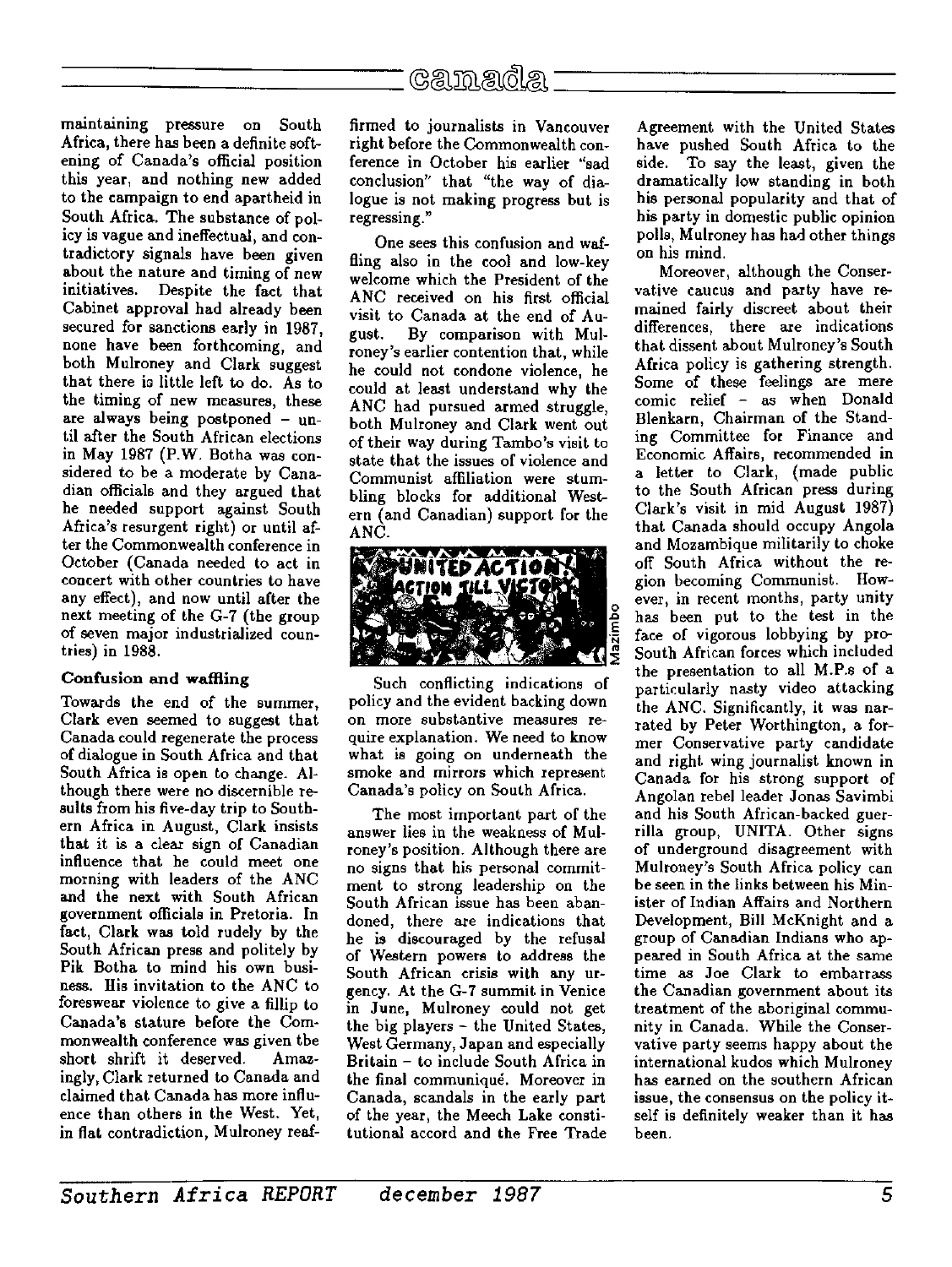#### **Internal struggle**

**In** addition, an internal struggle has developed over Canada's cur rent South Africa policy between Mulroney and the Department of External Affairs. Mulroney has been a leader without much sup port from his troops on this is sue, alone but for the strategic sup port of three Ambassadors: Stephen Lewis at the United Nations, Roy



*btephen Lewis* 

McMurtry in London and Roger Bull in Harare. External Affairs is sufficiently hostile to their influ ence on Mulroney that Lewis was not even included on the official Canadian delegation to Vancouver and arrived only with Mulroney's permission, having drummed up a speaking engagement to pay his way. Significantly, Roger Bull was also told to stay home. Earlier in the year, the Undersecretary of State for External Affairs, Cy Taylor, tried to prevent the extension of Bull's stay in Zimbabwe, an effort that failed only when Mulroney person ally intervened. Canadian officials who support Mulroney's policy from within External Affairs have been ridiculed (one was told he had a "lurid imagination") and marginal ized, with senior External Affairs of ficials dismissing Mulroney's south ern Africa policy as "adventurist" and dangerous to Canada's traditional alliances with Britain and the United States.

Moreover, it is clear that Joe Clark is considerably less enthusias tic about sanctions than Mulroney. This difference can be subtle, but its meaning is fairly clear. From the start, Joe Clark attempted to delay and minimize sanctions even while making strong statements in their favour at the United Nations and in the Commonwealth. The first pro posals for sanctions sent by External Affairs to Mulroney were excessively mild and had to be rewritten be fore presentation to the press in Baie Comeau on 6 July 1985. The follow ing month, Clark was able to con tradict Mulroney successfully when Mulroney first committed Canada to economic sanctions, but then Clark was over-ruled as a second set of measures went into effect in Septem ber. During the Commonwealth mini-summit in London in August 1986, Clark attempted to dilute pro posals in drafting sessions which, the other Foreign Ministers pointed out, had been agreed to already by Mulroney. On a visit to London in early 1987, Clark told reporters that he did not intend to "harass" the British about sanctions on South Africa at the same time as Mulroney, touring southern Africa, was pledg ing that he would do everything in his power to make Western leaders deal with this issue.

In private meetings with African diplomats, Clark's tone about sanc tions has been most revealing. Be fore the Vancouver summit, Clark again told them that he saw no point rehashing differences with Britain and that Canada would not propose any new sanctions. Clark insists that there is a widespread "sanc tions fatigue" in the international community, and told a Canadian re porter that he has been "beating the bushes for new sanctions," but with little effect. Clark's examples of Scandinavia and the Front Line States were particularly inappropri ate. The Front Line States on the one hand, and Denmark, Norway

and Finland on the other had unilat erally imposed a total trade ban on South Africa, while Sweden followed a few weeks later. As for the Front Line States, they had no choice but to continue economic relations with South Africa. In fact, Clark's em phasis on "sanctions fatigue" reflects his own position, his rationale for this softened approach being that of "effectiveness," that "lonely lit tle sanctions offered by countries ... like Canada, don't have much im pact on their own." (By contrast, Stephen Lewis was telling briefings at the Commonwealth conference that Canada was resolutely commit ted to strong sanctions.) Finally, for the time being, Clark has not sup ported the initiative of a Common wealth sub-committee on southern Africa chaired by Roy McMurtry which called for military assistance for the Front Line States.

The reasons for Clark's position can only be a matter of speculation; at present, there are issues of per sonal ambition to consider. It is not clear that Mulroney will survive as head of the Conservative party given the impending electoral debacle pre dicted by public opinion polls. In regards to southern African policy, it is quite conceivable that Clark is signalling to strong conservative sec tions in the party, the corporate sec tor and the Canadian public that he is closer to their views on this issue and suited to resume his former role as head of the Conservative party. Of course, if any hint of disloyalty surfaces publicly, Clark will be in trouble **-** hence the care with which these deviations are expressed.

#### Avoiding hard sanctions

While the differences between Clark and Mulroney help to explain some of the confusing developments in Canada's policy on South Africa, they should not obscure the fact that neither seems prepared to take concrete additional measures in the near future. The sanctions which have been adopted constitute the easy first step of sanctions and it is telling that the government has sug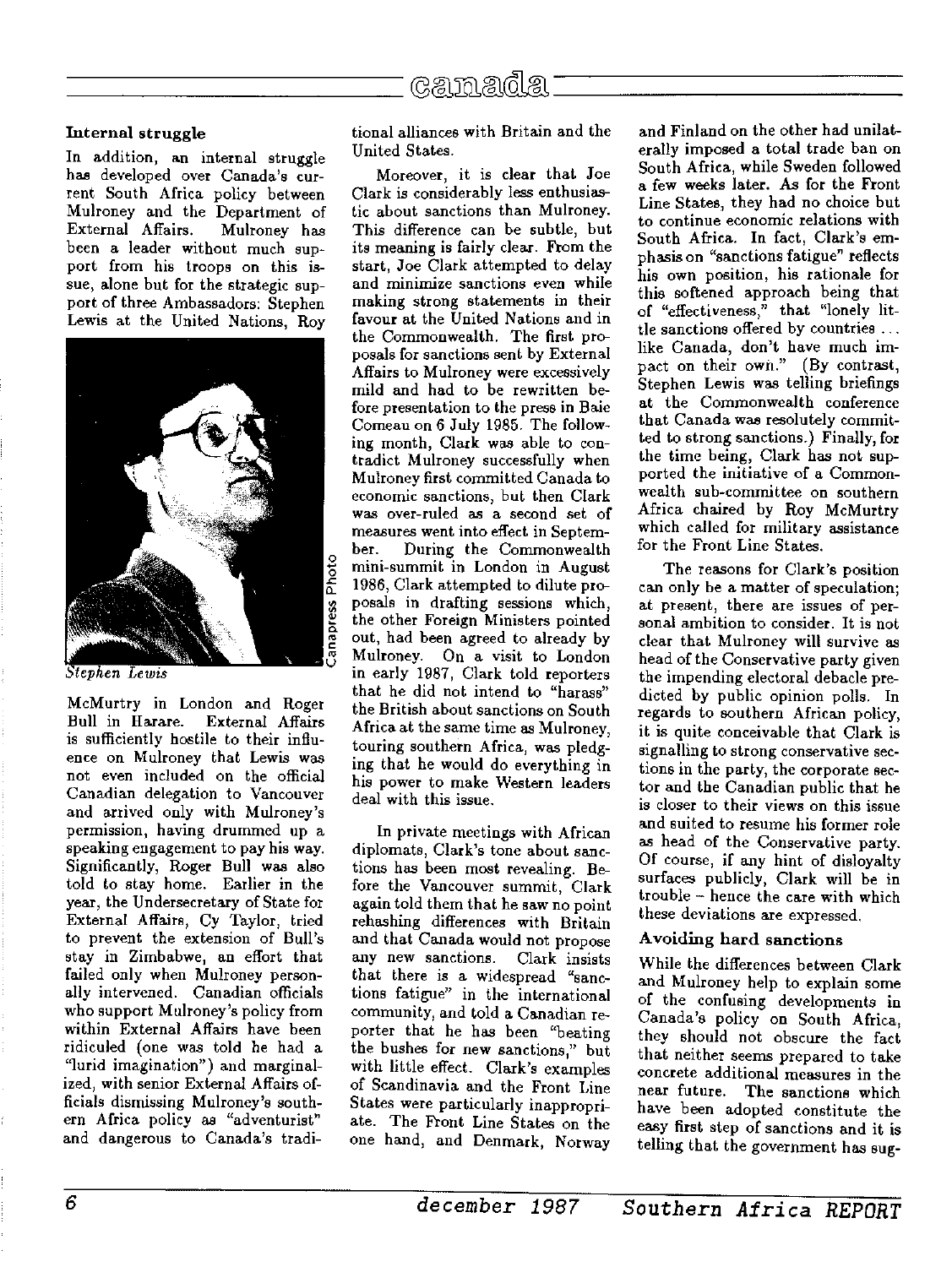gested that there is very little left to be done. In particular, there has been no interest in tampering with Canadian exports to South Africa, and these have remained at between \$150 and \$200 million throughout<br>the 1980s. Moreover, the most Moreover, the most important of Canada's exports to South Africa is sulphur (about one third of the total from 1980 to 1986) produced by (among others) federal and provincial crown corporations. Also, while the Canadian govern ment has stopped the sale of mate rials covered by the U.N. arms em bargo and sensitive electronic equip ment to the South African govern ment and its agencies, it has not pro hibited such sales to the private sec tor.

In terms of imports, Canada has banned the sale of those South African products which are either easily obtained elsewhere or where Canada is a competitive supplier. Canada has been able to find other sources of fresh fruit, wine and liquor with little difficulty, and pro duces uranium, coal, iron, steel and gold coins in competition with South Africa. So, contrary to Canadian government protestations about there being few additional measures left to take, Canada has banned only about one-quarter of its total trade with South Africa.

When one turns to the area of capital flows, an even softer tone is evident. Although almost all Canadian banks had stopped pro viding loans to the South African

government and its agencies before the government's action, the ban is purely voluntary and there are no provisions for monitoring against any backsliding. The same applies to Canadian underwriters who have been involved in the past in support ing South African bond purchases. The Canadian government's request for a ban on new investments by Canadian firms or reinvestment of profits is also voluntary. Moreover, Canadian subsidiary companies in South Africa continue to be involved in supplying goods, equipment and services to the South African mil itary, police and nuclear sectors. Canadian consulting companies op erate in South Africa - particularly in exploring for alternative sources of energy and oil - in ways which run counter to the intent of sanc tions. Most seriously, there is no provision yet for the extension of Canadian sanctions on South Africa to Namibia, thus leaving open wide possibilities for sanctions evasions. Finally it is a distinct anomaly to have Canada and South Africa still represented in each other's country at the highest level by ambassadors. It is high time that they should be withdrawn and Canadian relations with the ANC upgraded **-** following the more progressive example set by the Scandinavian countries.

Thus it is evident that, while Canada has attained a strong rep utation in Africa and abroad for being a staunch defender of sanc tions, the measures are modest and the voluntary nature of most sanctions on financial flows leaves open alarming possibilities for a reversal of the policy. In defence of this rather peculiar concept of a "vol untary ban," Clark has argued that compliance indicates the support of key sections of Canadian society for government measures and not just obedience to government law. By the same token, "voluntary sanc tions" enable the private sector to disregard the government's wishes without penalty. As just one minor indication, the Canadian tourist industry has gone out of its way to indicate its displeasure with the government request for a voluntary ban on tourist promotion to South Africa by regularly organizing well publicized tours of South Africa "to let Canadians see for themselves." In 1986, Wardair bought from South African Airways three airbuses ren dered redundant when an interna tional campaign denied the airline certain landing rights. The value of this sale was about equivalent to the revenue lost in South Africa from Canada's import sanctions. In sum, Canada's choice of sanctions has been anything but comprehen sive and its ability and willingness to monitor compliance with existing sanctions highly suspect.

#### Resolute leadership?

Therefore it is ironic that, during the Mulroney period, Canada's position on South Africa has been portrayed in the Commonwealth as one of res olute leadership. President Kaunda told Canadian reporters in **1986**  that "only Brian can save the Com monwealth," and Zimbabwe's Prime Minister Robert Mugabe added in **1987** after the Vancouver summit that Canada is taking over from Britain as the effective leader of the Commonwealth. African lead ers have adopted a shrewd policy of keeping Mulroney with them on this issue. On his visit to southern Africa, Mulroney was treated both to an extremely warm reception and strong views on Western policies towards South Africa. Lavish praise at the Vancouver summit (together

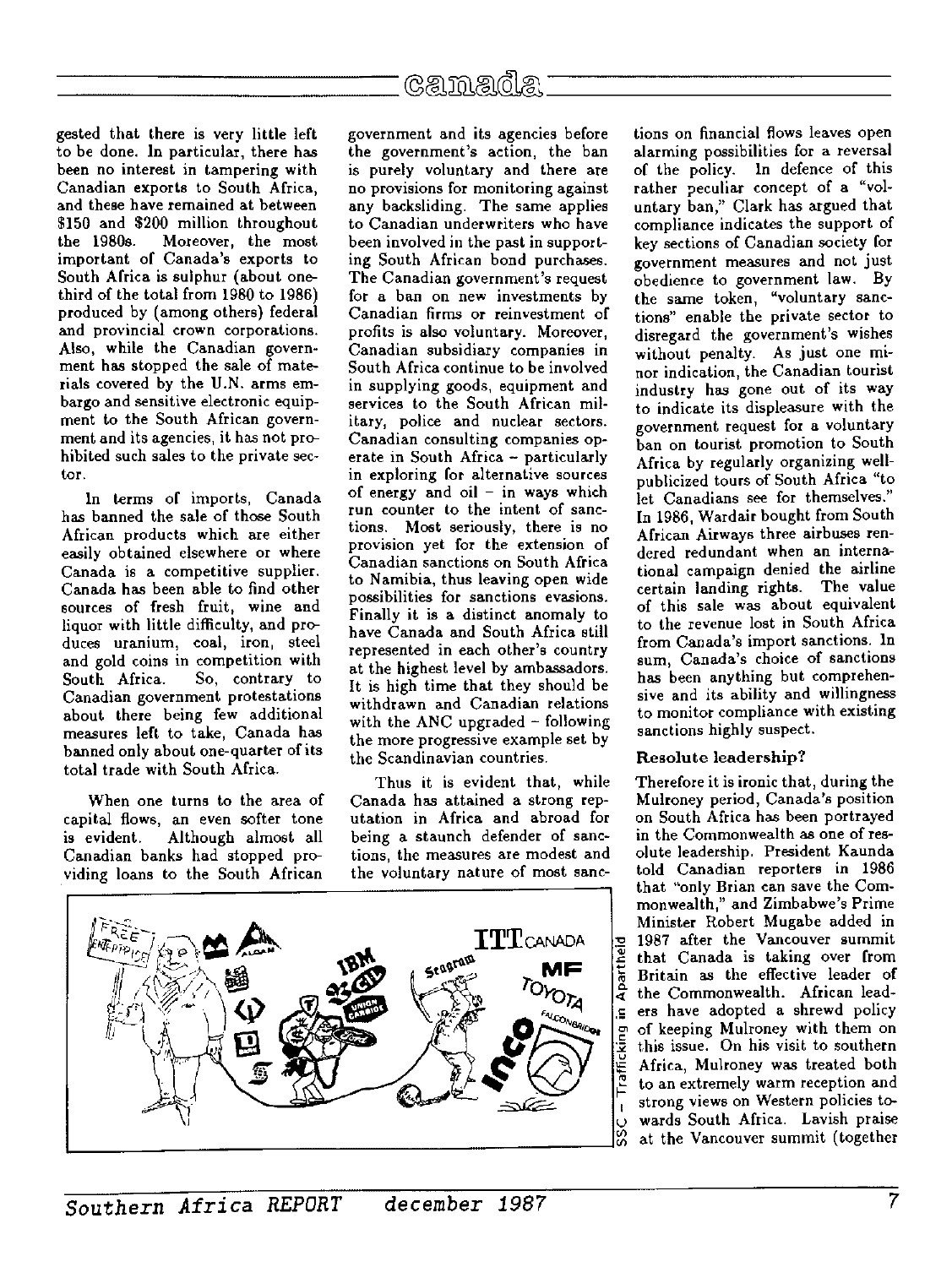### **(Coffimfif**

with British offensiveness) undoubt edly stiffened Mulroney's spine. The African leaders regard Mulroney as their friend and have continued to assume that he is solidly behind their cause which undoubtedly he is, on a personal level.

During the Commonwealth sum mit, the British also helped inadver tently to strengthen Canada's po sition. As they were annoyed by what they considered to be Canada's moral posturing on South Africa, the British started a deliberate

attempt was made to consolidate ex isting commitments through Com monwealth monitoring of the effec tiveness of measures adopted so far. In addition, the Commonwealth is to look into the feasibility of new fi nancial sanctions - investment, disinvestment and bank loans. Finally, Canada was appointed the first chair of an eight-nation committee of for eign ministers to focus attention on apartheid - an effort to counter South African propaganda and cen sorship.



campaign of misinformation about Canada's sincerity on trade sanc tions. They pointed out that Cana dian trade with South Africa had in creased dramatically from 1985 to 1986, neglecting to add that sanc tions came into effect only in Oc tober 1986. In 1987, imports have dropped by fifty per cent in accord with Canadian commitments. In the end, Thatcher's aggressive and patronizing bullying united the rest of the Commonwealth behind sanc tions and against the overt discour tesy Thatcher had shown to Canada as the host country.

While there were no new sanc tions added to the Commonwealth list, the policy of sanctions against South Africa was reaffirmed and an

In terms of the complementary objective of assisting the Front Line States, Canada announced that it was forgiving any remaining debt obligations from its programme of official development assistance to Commonwealth African countries, of which about \$120 million affected Zimbabwe, Swaziland and Zambia. In addition, Canada and Britain jointly pledged to fund the reha bilitation of the Chicualacuala (or Limpopo) railway route linking Zim babwe with the Mozambique port of Maputo. However, absolutely nothing was said about military assistance to the region, without which the Front Line States remain hostage to South African whims. One can only wonder whether the offer to refurbish the Chicualacuala line will force action on this front. The railway runs along the Mozam bican border with South Africa and has been closed repeatedly by MNR<br>attacks. Clark seemed to recog-Clark seemed to recognize such realities when he visited Mozambique in August, but since his return, he has steadfastly denied that Canada will provide any form of military assistance.

It is clear, then, that the Com monwealth summit in Vancouver produced only the smallest hint of progress. Generally, its results re flected the current attempt by the major Western powers to take the heat off South Africa while they work out a future which is accept able to their material interests. The Canadian interest is also related to seeing a future South Africa in the<br>Western camp. Clark has stated Clark has stated that Canada wants to deal with all currents of opinion in South Africa **-** "black and Botha, Buthulezi and Tambo, Mandela and Afrikaner." He added that the danger is that "continued intransigence on the part of the South African government will drive more and more people to radical solutions." Radical solutions Radical solutions. are clearly not what the Canadian government, dominant corporate in terests, the Conservative party and powerful sections of Canadian public opinion want to see in South Africa.

What this means for those of us committed to a more rapid and progressive resolution to the South African struggle is that we are facing a lull in government action both at home and abroad against the South African state. Once again the mo mentum has been lost until yet an other wave of protest from within South Africa rekindles the effort out side. In the meantime, it is left to the Canadian anti-apartheid move ment - the churches, trade unions and non-governmental organizations **-** to see that the issue of apartheid stays alive and on the agenda. The Canadian government has promised much and delivered very little. Now we must embarrass Mulroney and Clark into keeping their promises.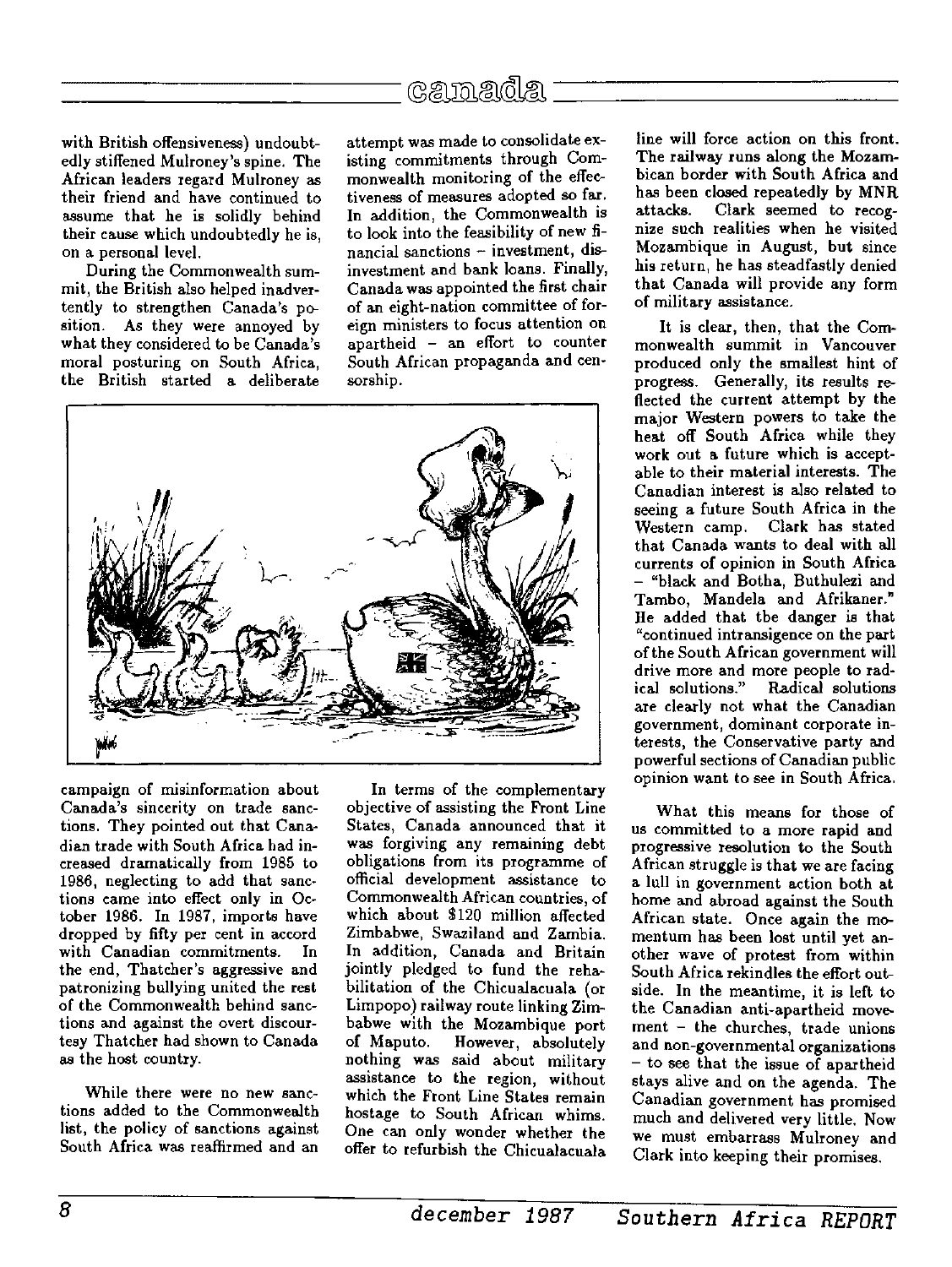## **Set-back in South Africa: Rethinking the Strategy of Struggle**

Members of the editorial working group of *Southern Africa REPORT*  met recently with Geoffrey Spauld ing, our South African Special Cor respondent, to discuss the current<br>situation in South Africa. The situation in South Africa. context is, of course, one of a continuing "Emergency" and everescalating state repression. The fol lowing text which makes available a faithful synthesis of Spaulding's pre sentation, offers a sobering assess ment of the impact of that repres sion on the resistance movement in South Africa. His observations may seem unduly pessimistic, but his was not, in fact, a despairing perspec tive; he fully expects the struggle to be raised to new levels with the pas sage of time. Nonetheless, Spauld ing felt compelled to qualify strongly the optimistic, even euphoric out look regarding the pace of revolu tionary change in South Africa of a year or two ago. This must now give way, he suggested, to a more realis tic assessment of how much remains to be done to fully loosen the grip of the apartheid state and the racial capitalist system.

#### The emergency

Spaulding saw the imposition of the second State of Emergency in June, 1986, as marking the end of the dra matic wave of resistance which had begun two years before. There was reason for optimism at that time. The rent boycotts in the Vaal Trian gle in September, 1984 were the ini tial spark for the remarkable range of expression of political militancy by community associations, student and youth organizations and trade unions that characterized the subse quent period. Neither the occupa tion of townships by security forces, nor the first, selective State of Emer gency imposed in June, 1985, could quell this militancy, despite thou sands of arrests and detentions.

But the 1986 Emergency regu lations which were imposed on a nation-wide basis (regulations re newed in June of this year) have been more comprehensive, more ruthlessly applied, and more suc cessful in disorganizing township based resistance. Spaulding ac knowledged that draconian censor ship regulations have served, simul taneously, to make the resistance less visible. But even so, he argued, the boycotts and meetings and fu neral demonstrations which had con tinued under the first Emergency are now so much more difficult to organ ise that they have, in fact, tailed off.



Perhaps the most important casualty of the crack-down has been the United Democratic Front (UDF). With the broadening and deepening of the resistance from late 1984, the UDF had begun to move beyond its initial high profile, not al ways deeply-rooted, pyramid struc ture. It had been attempting to base itself more directly and effectively at the local level in new organizational forms such as the street committees

and people's courts. But this devel opment had only just begun to take shape when the second Emergency struck. The latter not only under cut much of this kind of institution alization of popular resistance, but also gave renewed life to informer networks and other state security devices which previously had been smashed (by "necklacing" and other methods). Now organizations like the UDF (or the National Education Crisis Committee whose own innova tive parent-teacher-student commit tees have been brought to a stand still) can do little more than issue public statements from spokesper sons who themselves are on the run. True, the UDF and the NECC (as well as the newly formed South Africa Youth Congress, SAYCO) have managed to hold "consulta tive conferences" in recent months but it is not clear how effectively these initiatives can link back to any organizational base closer to the ground. Cadres of such orga nizations seem reduced to leading a semi-legal, semi-underground ex istence, with vast numbers in deten tion.

#### Militancy continues

"This is not to detract from the high level of popular militancy which continues," maintained Spaulding. Thus rent boycotts, which became so prominent beginning in 1984, **en** sue in many areas, defying state at tempts to bring them to heel. And the ever more highly-tuned ideology of resistance that crystallized be tween 1984 and 1986 remains very much in place. But the loosely structured form of organization first adopted by the "Charterists" of the UDF, which had been effective in undermining the state-imposed tri-cameral parliament and official councils in the townships and in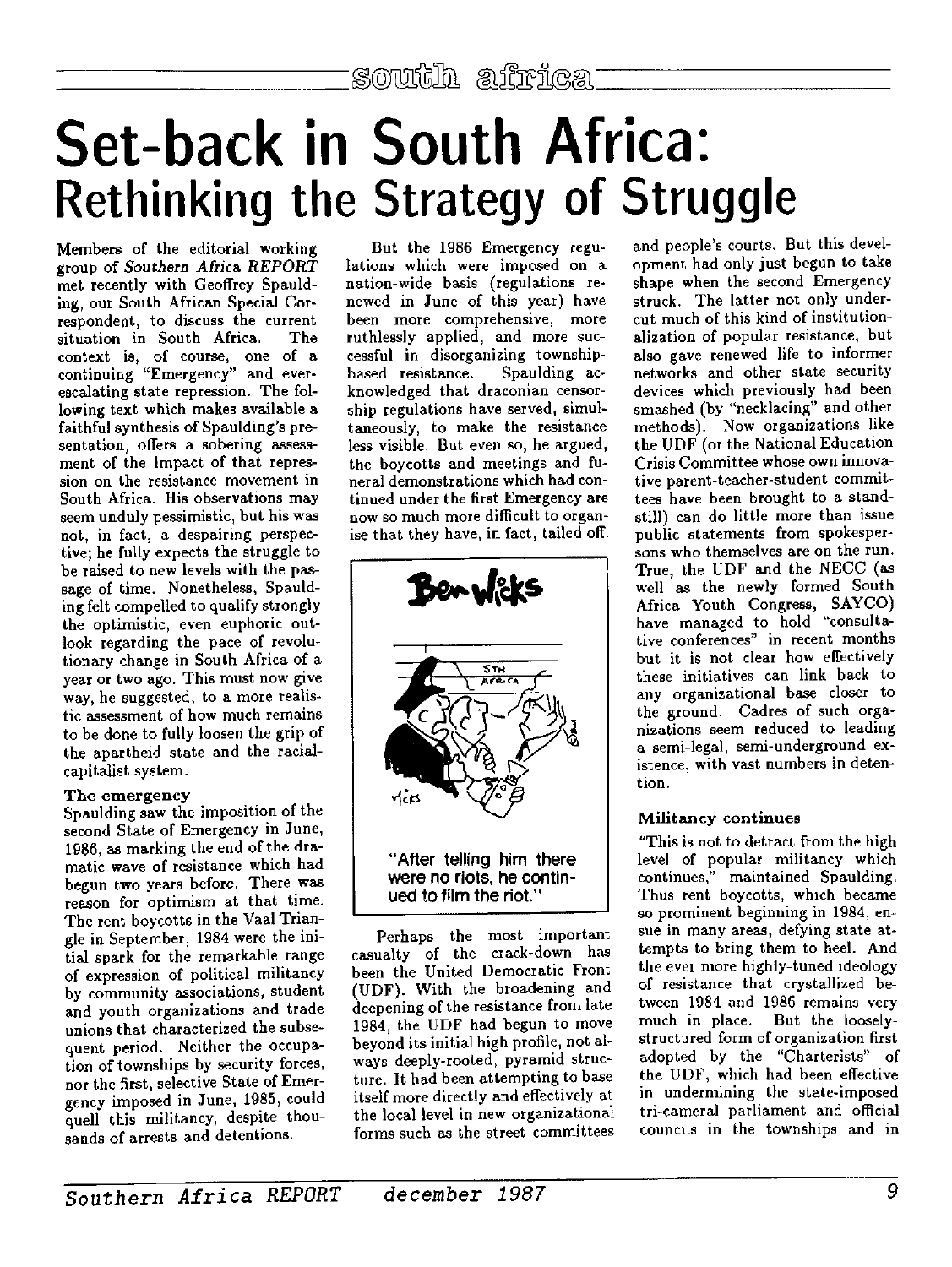## **1.=1Z.**



driving out the police from various of those townships, has proved inca pable of carrying the challenge be yond that point. It has proved inca pable, in particular, of defending the resistance movement from the state when the latter's level of repression was raised a couple of notches. Per haps there was an underestimation of the power of the state to imple ment such repression, perhaps just not enough time to develop the pop ular alternative local organization referred to earlier. In any case, the big challenge now, in the lull before the build-up of a fresh wave of re sistance, is to develop fresh tactics and to consolidate novel forms of organisation capable of confronting the new face of state power.

This is no small challenge. Spaulding reminded us of the den sity of the network of control which the state has recently been perfect ing. At the head of this "National

Security Management System" is the State Security Council, a body outside of and now more powerful that the Cabinet, which draws to gether representatives from the gov ernment, the military and the busi ness community. The attempt to stitch together this same kind of al liance is carried right down to the base of the system where Joint Man agement Committees (JMCs) have been created to streamline control in the townships. In the JMCs, security force representatives, government functionaries and business people work hand in glove, as was apparent, for example, during a nation-wide strike earlier this year at the OK Bazaars chain store. JMCs apparently were involved in plan ning joint strategy to break off the strike and support boycotts!

There is also a continuation of the state's attempts to establish some minimal legitimacy for its in-

stitutions of local government. Some effort is being made to pump state and private resources into black communities to remove some of the underlying causes of the earlier un-<br>rest. "Inward industrialization" "Inward industrialization" (featuring the stimulation of labour intensive industries in or near the townships) and "township upgrad ing" (focussing particularly on hous ing) have become the catchwords of some JMC programmes. Targeted, in particular, for such treatment have been certain high-profile, po litically problematic centres such as Alexandra township. Two years ago, Alexandra was a "no-go" area, run by the Alexandra Committee. It has now, according to Spaulding, been relatively pacified, mainly by force but also by the injection of some new funds via the township's Com munity Council. Yet this strategy is seen more as a kind of sweetening of the bitter pill of pacification, rather than as any serious effort at legit imation. The revived Councils are still primarily the spawning grounds of informer networks and vigilante groups (these latter now increasingly formalized into para-police organiza tions). Nonetheless, the resistance movement, in initiating tactics ever more relevant to the new phase of the struggle, will have to address it self to the increased efficacy of some of the state's own tactics - by what ever name they are labelled.

#### The union front

The trade unions, according to Spaulding, have come to play an ever more prominent *political* role in the context of this forced dete rioration of the general level of po litical organisation. In fact, unions had already begun to take on a much higher political profile than previously with the broad escalation of the struggle from 1984. They were more prominent in the massive November stayaways of that year, for example, and in subsequent stay aways as well (May Day 1985, June 16, 1985 etc.) The politicization of the unions has more recently been marked by the adoption of the Free-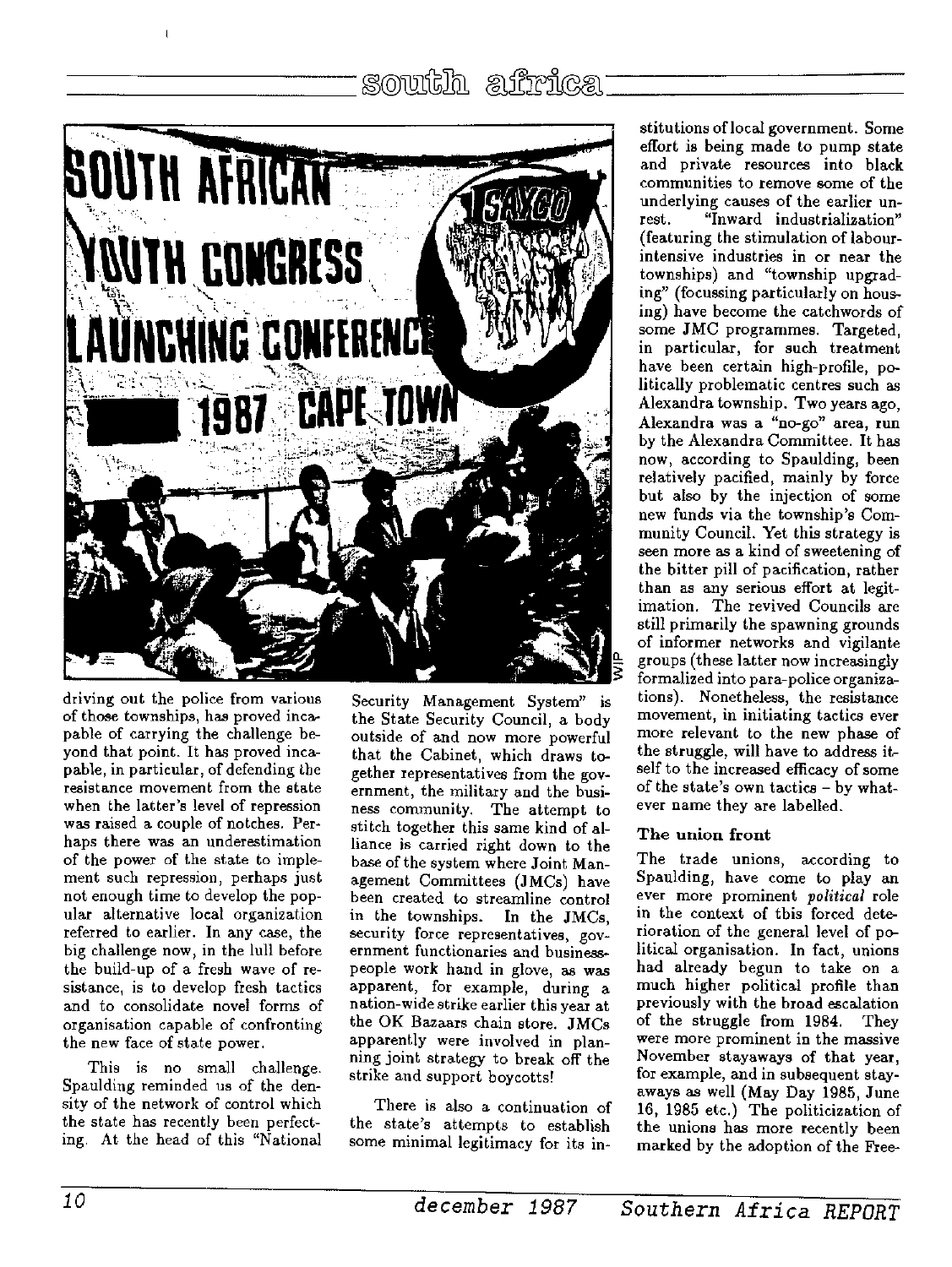

dom Charter **by** various unions the National Union of Metalwork ers of South Africa **(NUMSA)** and the Congress of South Africa Trade Unions **(COSATU)** itself. **(NUMSA**  has called, in addition, for the de velopment of a "Workers' Charter"!) But this widened scope of militancy, linked to the fact that the solid shop-floor base has given the unions, in some ways, a greater staying power than other organizations of resistance, has also made them even more of a target for state repression than previously.

A significant aspect of this es calation of political militancy on the part of the unions has been a higher level of strike activity *per se.*  And here, too, the state has been acting even more aggressively than in the recent past to tilt the bal ance against the workers. In the aforementioned OK Bazaars strike, for example, the state, fearful that the strike might spread to other chain stores, apparently urged OK to take a particularly hard-line. As it happens, in this instance, the long drawn-out strike was eventually won by the union **-** even despite the fact that other sections of capital moved to back up OK. The heavy hand of the state was even more evident<br>in the SATS (railway) strike. In in the SATS (railway) strike. this case, the arbitrary sacking of a worker brought 20,000 off the job be hind a new and still somewhat shaky union. In response many strikers were shot, union offices were raided in a number of centres, and most dramatically, COSATU House, the union centre's headquarters in Jo hannesburg, was bombed and van dalized by security forces. True, SATS had eventually to settle more or less on the workers' terms and, in effect, accept the existence of the union. But the union move ment clearly feels itself to be a lit tle bit over-exposed politically and (correctly, in Spaulding's judgment) is now acting somewhat more defen sively.

The aggressive stance on the part of the state is matched by an intensi-



Bazaars strike

fied onslaught by capital itself, both in the workplace and in contract ne gotiations. NUMSA, one of the most militant unions, has faced an espe cially hard-line from its management opposite numbers. In one crucial instance, negotiations were arbitrar ily short-circuited (by the Steel and Engineering Industries Federation of South Africa), and in other instances "restructuring" is being used as an excuse for firings. To take another widely reported case, the National Union of Mineworkers, in its Au gust strike, found that managements which used to seem ready to bargain in "good faith" were now refusing to budge. Thus, Anglo-American pur sued a course of brinkmanship in its negotiations with NUM, apparently looking to force a strike this year before the union became stronger. NUM surprised the mine-owners by being strong enough to hold out for three weeks, thus ekeing some ele ments of victory out of a situation in which, in fact, not too many con-

crete gains were made. Management tactics clearly reflected its new ag gressive approach: at crunch time during the strike Anglo coolly fired 45,000 workers and even derecog nized the union at one of its major mines.

#### What next?

In short, summarized Spaulding, the present moment is marked by an assault upon the broad resistance movement by both the state and by capital. This is a rather different situation than that of 1984-85 when it looked like some kind of tacit al liance of convenience might be be ginning to take shape between the resistance movement and a signifi cant grouping within the white com munity (notably certain sections of big business which were uneasy at the possible costs of apartheid to their long-term interests in preser vation of a stable capitalist sys tem). With the relative success of the Emergency in suppressing dissent in the short-run, the lat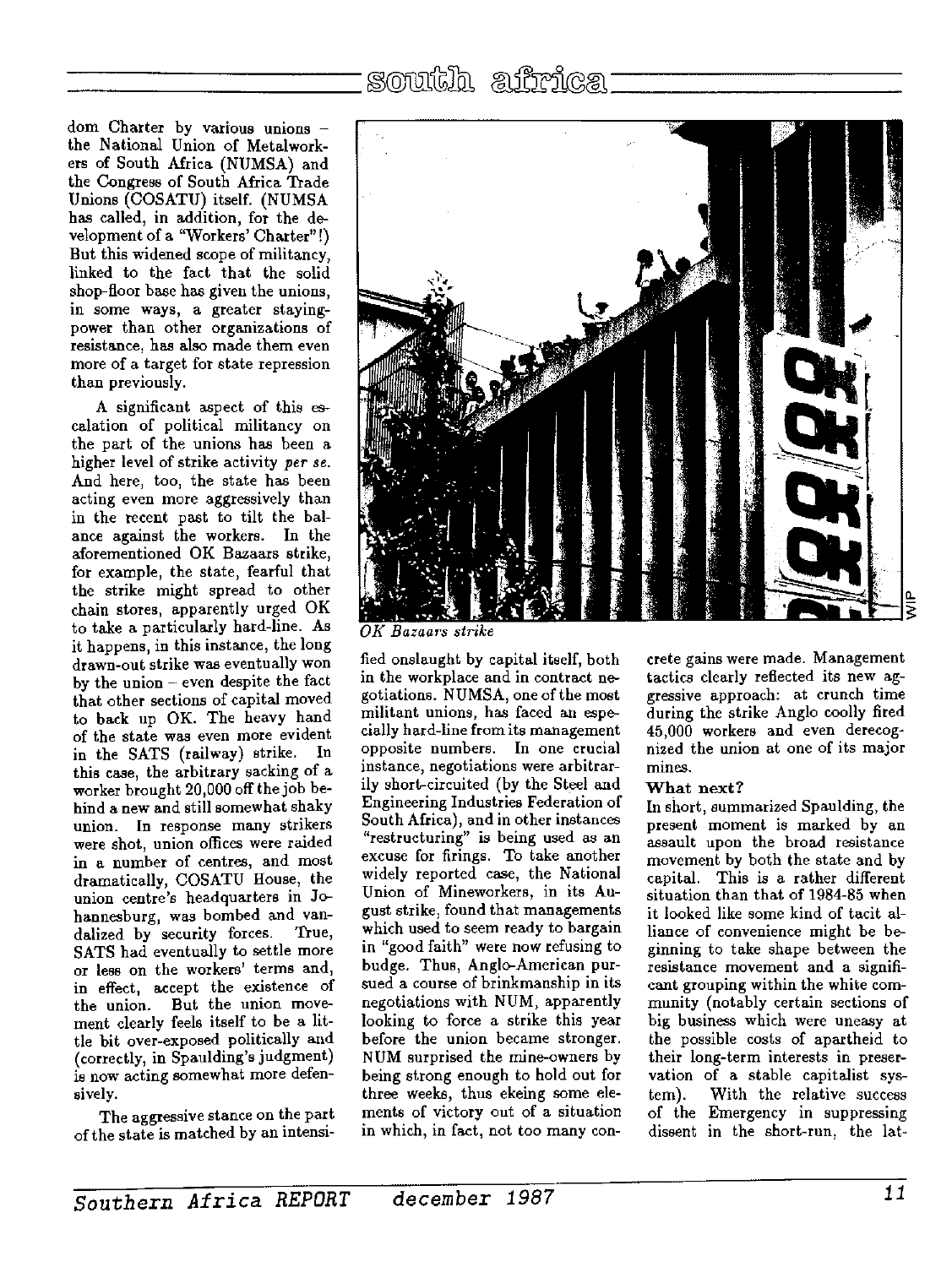ter group has backed away from any strong criticism of the National Party (the craven retreat of Bar clay's Bank being the most notable case in point). The more enlight ened capitalists are unlikely to fall back all the way to their 1983-style support for such obvious shams as the Tri-Cameral Parliament and in deed none has come out in support of the P.W. Botha's latest ploy for dealing with Africans, the National Statutory Council. Business seems to realize that the government can not really hope to legitimate the ex isting system, yet it obviously feels the political crisis to have become much less urgent and, in any case, it is not about to move into the camp of liberation.

This is not to say that white lib eralism is totally moribund as a po litical force. Indeed, Spaulding felt that the significance of last July's meeting in Dakar between the ANC, on the one hand, and a contingent of Afrikaners led by Frederik Van Zyl Slabbert on the other may have been underestimated. Van Zyl Slabbert, since his resignation from par liament and from the Progressive Federal Party leadership, has been working through his Institute for Democratic Alternatives (IDASA), and more recently, the conference of the "Five Freedoms Forum", to es tablish ideological common-ground **-** democracy and free enterprise? **-** between nationalists within the broad resistance movement and lib erals. While election results do sug gest that the white electorate as a whole is moving right rather than left, it remains important for the resistance movement to encourage splits within the white community and to once again peel some ele ments of it (liberals, certain busi ness interests, etc) away from the state's project. There is a danger, however, that the terms of any such meeting of minds will not be very favourable ones for socialists and for workers (especially so in a context where every effort is being made by both state and management to weaken the organized working class and where consequently, forums for



socialist ideas and strategies are di minishing!) Hence Spaulding's ques tion: are key actors within the Char terist camp, rocked by repression, moving to the right  $-$  at the very moment when the unions themselves are becoming more active within that camp?

Such considerations carry us to wards speculation about the precise nature of the ANC's own long-term project. For Spaulding concluded his remarks by reaffirming the cen trality of the ANC to the current moment of struggle in South Africa, citing once again the strong pull to wards unification around ANC posi tions (the Freedom Charter in par ticular) which has swept up even the most important trade unions this year. Viewed from one angle, the ANC's opening to the left-liberal wing of Afrikanerdom represented by the Dakar meeting is a shrewd political move, even it it does raise questions as to how links with the militant unions, and attachment to a working class project more gener ally, can be squared with it.

The question as to the real sub text of interaction between the **ANC**  and Van Zyl Slabbert seems less im portant, in the immediate future, than the question of how the ANC plans to deal with the current situ ation of stalemate produced by the Emergency. The Congress' military strategy has not, recently, seemed as effective as one might hope, its sabotage actions not as dramatic as in the past and its promise to "arm the resistance" in the townships still far from being fulfilled. Spaulding's own hunch was that a major rethink ing is underway in the ANC, both as to how better to ground the re sistance movement politically at the grass-roots under the present cir cumstances and as how more effec tively to use such a network to chal lenge and, by force of arms, neutral ize state violence. Euphoria quali fied, the ANC, too seems to be buck ling down for a longer, more difficult haul to freedom than any of us would wish to be necessary.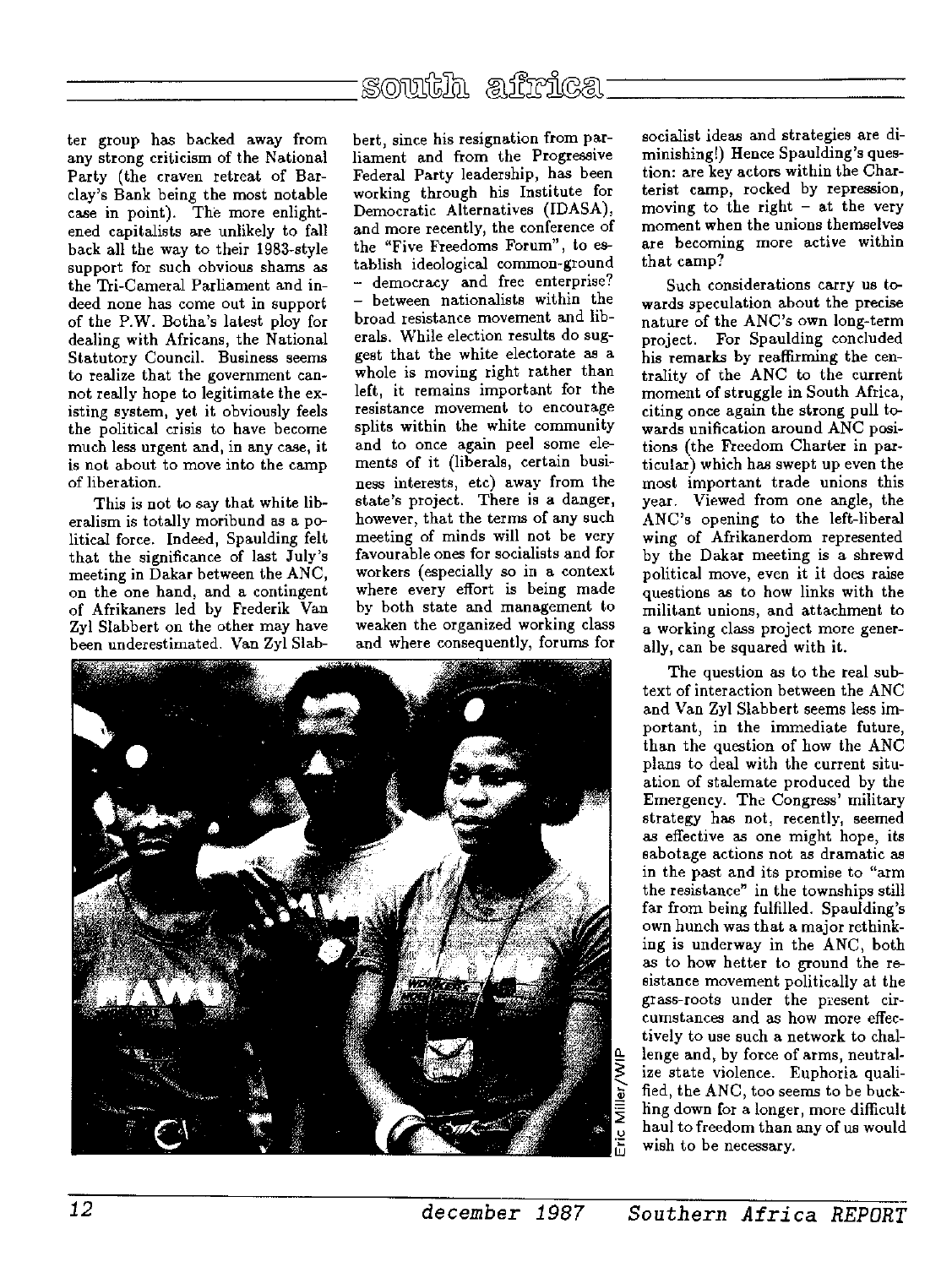## **Forging Alliances:**  Students **&** Universities Against the State

#### **BY BILL MARTIN**

*Bill Martin is* a research associate *of the Fernand Braudel Centre, SUNY Binghamton.* 

During the last week of October roughly 20,000 South African staff and students mounted coordinated protests at the universities of the Witwatersrand, Cape Town, West ern Cape, and Natal. While heli copters clattered overhead and po lice used teargas at some campuses, demonstrators rallied carrying ban ners "Forward to People's Educa tion," "You Have Struck Wits, You Have Struck a Rock," "We Won't Dance to De Klerk's Tune," and "Professors, Not Generals."

The slogans pointed towards a clear target: the state's attempt to force university authorities to police their own students and staff, and punish them if they commit acts prohibited by the government. Reg ulations issued by Minister of Na tional Education F. W. de Klerk compel University Councils as of Oc tober 19th to:

*\* prevent any gatherings "which are unlawful by virtue of any law, the boycotting of classes or examina tions or any other disruptive con flict";* 

**<sup>a</sup>***bar the use of any supplies, equip ment, buildings, etc., for the promo tion or support of "the aims or pub lic image of any unlawful organiza tion," "any campaign of civil disobe dience", "boycott action against any particular firms* **...** *product... educa tional institutions";* 

*e prevent "wrongful or unlawful in terference with, intimidation of, or discrimination against students or staff members";* 

*\* ensure that "disciplinary action is taken against any student or staff* *member" who is found by the uni versity council "on proof furnished by the Minister of Education and Culture, at any place to have com mitted any act of which the council is notified by the minister," in con travention of the regulations.* 

This incomplete list only begins to document the sweeping scope of the regulations, and the compli cated reporting and disciplinary pro cedures that follow any breach of the regulations. To implement the new rules would mean the elimina tion of almost all political activi ties on campuses, with the univer sity policing student and staff activ ities on and off campuses. Failure to comply will allow the government to cut all or part of the state subsi dies which underwrite about 80% of university budgets.

Government threats to cut sub sidies are not new, and indeed far more repressive measures - such as direct police and military rule **-**

have been used on black univer sity campuses over the course of a state of emergency which appears now to be permanent. What is new is both the broad-scale attack on the "open" or "liberal" universities and the strikingly united resistance that has arisen in response.

The open universities have long acted as venues for acts of protest and mobilization. Successive states of emergency have made this role even more visible, as evidenced by the recent national meetings on cam puses of the UDF, COSATU, and the National Education Crisis Com mittee (NECC). Even more perti nent has been the broad debate and struggle around the role of students, staff and universities in the move ment for "People's Education for People's Power."

As part of the extra-parliament ary opposition, the educational movement has found fertile ground at the liberal universities. Not only have student organizations such

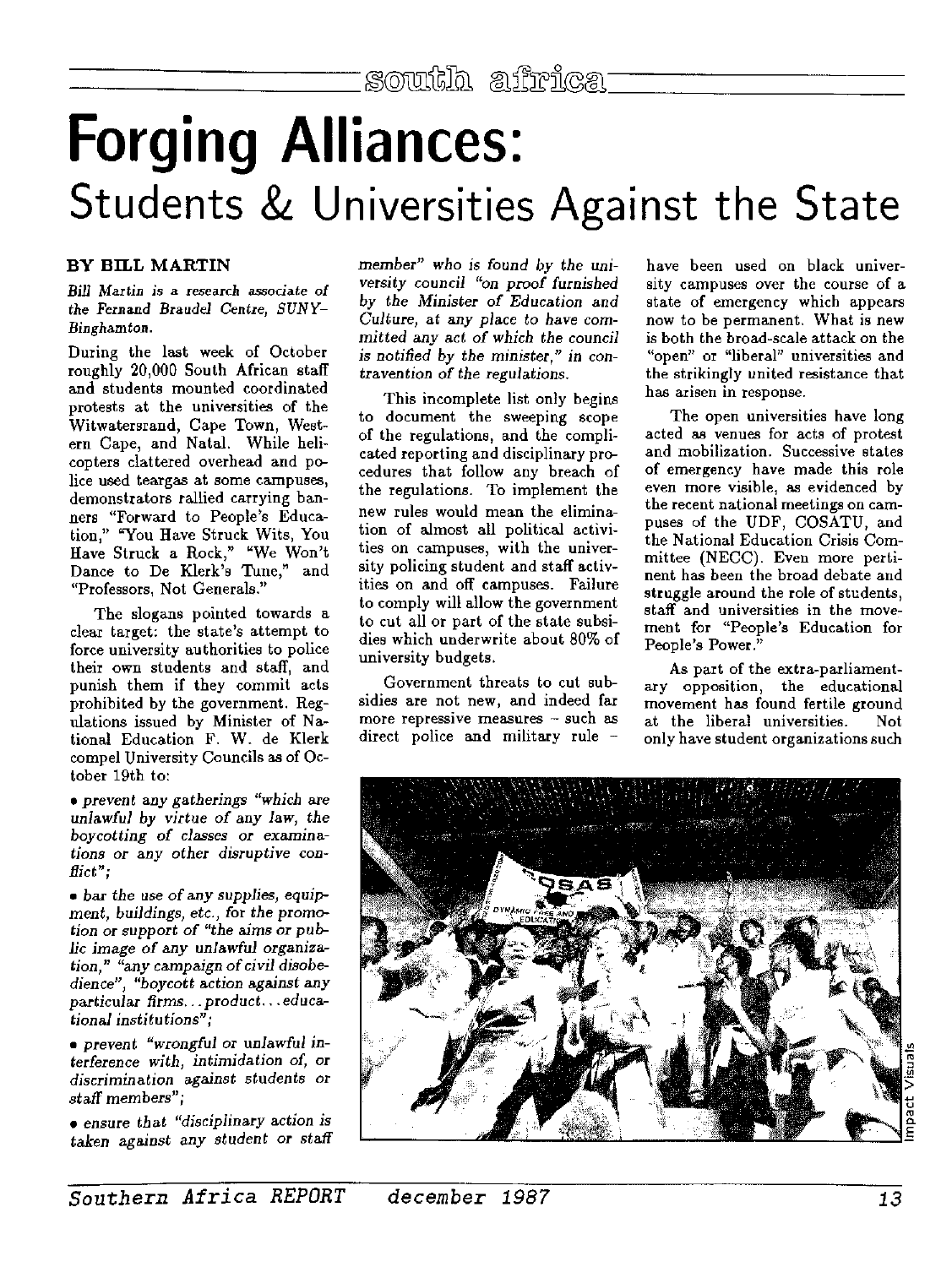as the National Union of South African Students **(NUSAS)** and the South African Students Congress (SANSCO) grown in strength, but their activities have forced the uni versities to confront communities and struggles beyond traditional ivory towers. Over the course of the last few years university officials for the first time have seriously be gun to address the issues of the role of universities en route to a post apartheid South Africa. Signs of this change include the presence of UDF and **NECC** leaders as invited speakers at prominent annual lec tures, and the establishment on sev eral campuses of education research units in alliance with the **NECC.** For the state such actions portend a seri ous breach in the unity of apartheid.

Student activists stress in partic ular the threat posed to the state by growing nonracial student alliances such as joint campaigns by NUSAS and SANSCO - in **1986** there were 10,000 black students in addition to **36,000** white students at English speaking universities. Not only have many university staff members, stu dents and their organizations begun to play a valued role in the educa tional struggle, but they have done so by linking directly to campaigns waged by trade unions and other popular organizations.

As part of the wider and ongo ing crackdown on the media, trade unions, UDF organizations and ac tivists in every nook and cranuy of the educational movement, the at tack on campuses as a locus of op position surprised few. The message from the state was clear: no longer would liberal campuses provide an oasis in a desert of repression.

The state has sought to mask its intent by proclaiming that new measures are intended only to pre vent recurrences of isolated incidents when students have disrupted pre sentations by those perceived to be government supporters. Minister de Klerk thus announced he was only seeking to ensure the "uninterrupted academic functioning" of universities. In taking this tack, the state sought to build upon the highly ma nipulative campaign which has been waged in both the conservative and liberal media around the ostensible goal of protecting academic freedom.

Thus the sharpening in **1986** and **1987** of the issue of an academic boy cott, for example, resulted in many academics rallying to the liberal de fense of free speech and the auton omy of the university from all out side political forces. This pitted university administrators, and many academics (including self-professed Marxists), against student activists. While not necessarily calling for the disruption of speeches, those ac tivists quite correctly pointed out both that free speech could not re ally be said to exist under the con ditions of apartheid, and that elitist universities would have to be more responsive to calls for the demo cratic transformation of all educa tional institutions.

Yet far from the the state's new measures succeeding in dividing the university community further over the issue of free speech, they have rather served to unify both radicals and liberals - at least for the mo ment. In contrast to divided Uni versity Senates and Councils of the past, no one could deny the common cause against state intervention. As Acting Vice Chancelor John Reid of the University of Cape Town told 4,000 demonstrators, following the state's plans would turn him into an arm of the state, "a kind of academic Casspir [armored military vehicle]".

What actions will follow upon such forceful speeches remains to be seen. Individual staff and faculty members have committed them selves to resigning before acting as agents of state repression. For the moment a legal challenge will surely be among the first measures cam pus administrators will undertake. Whether this will be followed by civil disobedience by university au thorities (as would be necessary if the state responds to a legal setback by more precise formulations) is yet an open question. This is however an historic moment for the universities, offering them a clearer role alongside the democratic na tional movement.

The counterpoint to official uni versity positions and statements is the unequivocal response of opposi tion organizations in defence of the universities. As the new regula tions were about to go into force the NECC, SANSCO, and NUSAS launched a joint appeal for united national resistance. Backing this call were lengthy messages of soli darity by almost every single opposition organization.

**Of** all these statements the NECC's posed the issues most sharply, arguing that present state policies reveal "a state caught in chronic political disorder." Under these conditions the state, argued the NECC, is increasingly depen dent upon the only option that re mains to ensure its hold on power, the deployment of violence. state's present demand that uni versities act as apartheid police is merely one more instance of the gen eral escalation of repression of oppo sition groups.

Strongly supportive of liberal universities' growing empathy with the struggle for educational transfor mation, and noting the the govern ment **"by** virtue of its past history" has no right to talk of any "normal and lawful activities' in education," the **NECC** concluded **by** stating:

*As education becomes more and more an* area *of contest and* change *in South Africa, the universities will simultaneously occupy the centre of that* arena. *There lies the chal lenge of the day to the universities*  **-** *that is, either to* take *cognizance of this reality and to respond to it creatively, or simply ossify in irrele vant traditions.* 

So far the universities' response to the state's demands does seem to in dicate that a common front against the state is being forged.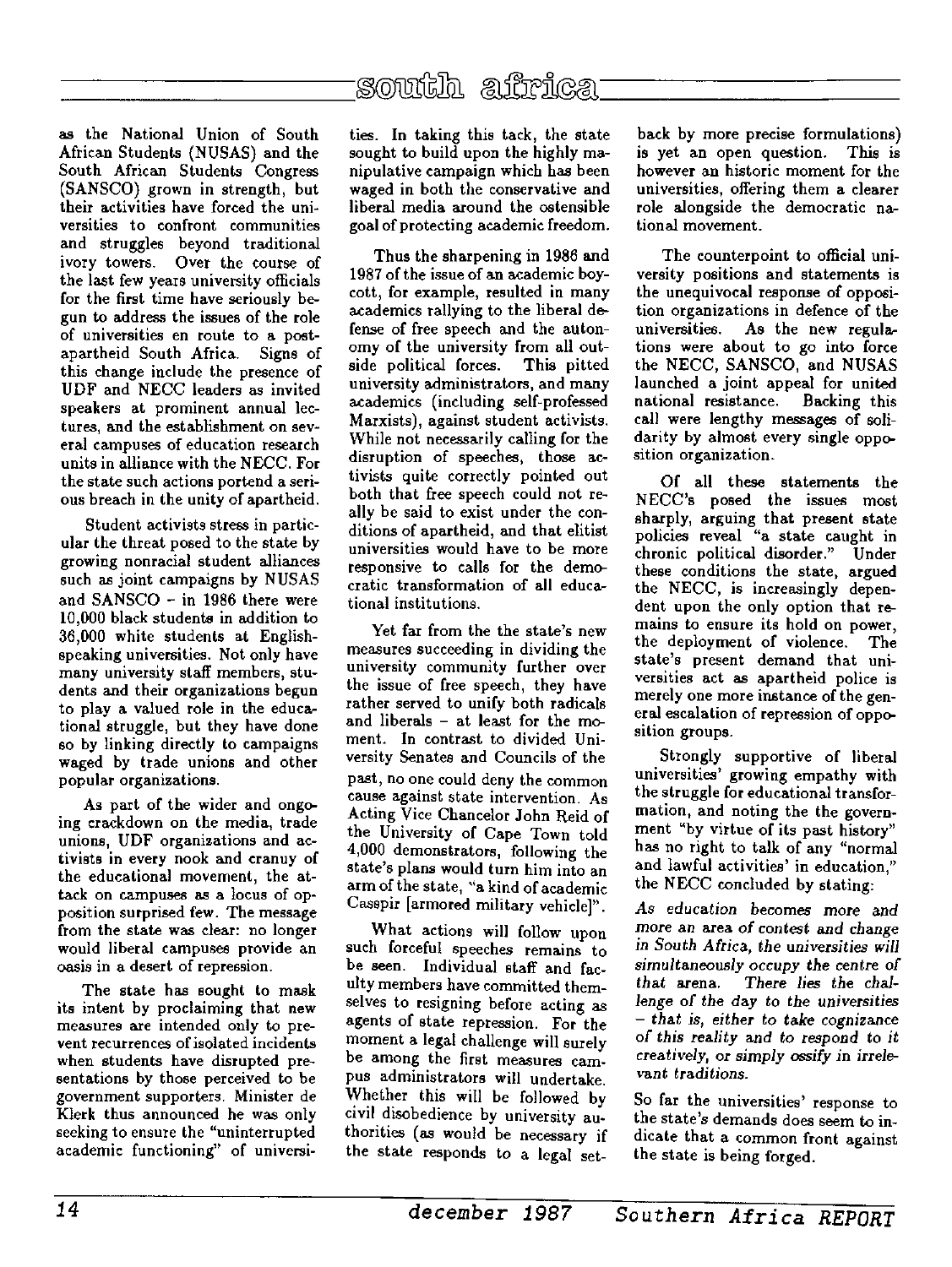## **Consolidating Solidarity: The Parallel Commonwealth Conference**



"Comprehensive, mandatory sanc tions remain the only means by which the international community can help bring about the disman tling of apartheid." So states the communiqué issued by the Parallel Commonwealth Conference on Southern Africa held in Vancouver October 9-11. The communiqué, directed to the Canadian and other Heads of Commonwealth States, re flected the concern of Conference delegates that the Canadian govern ment appears to be faltering in its stand on sanctions and responded to rationalizations that support for the Front Line States could be con sidered an alternative to the imposition of sanctions. "Increased as sistance to the Front Line States is urgently needed," the communiqué states clearly. "But this can in no sense be seen as a substitute for sanctions. The two go hand in hand."

The Conference, sponsored by the Canadian Council for Interna tional Cooperation and the B.C. Anti-Apartheid Network, brought together a broad cross-section of the Canadian public to pressure the Canadian government to take a stronger anti-apartheid position both at the Commonwealth Con ference and in ongoing Canadian foreign policy. As a follow-up to the Montreal "Taking Sides" Con ference held in February, the Confer ence also examined targets and tac tics for ongoing anti-apartheid work throughout Canada and for expand ing the southern Africa solidarity network. It was attended by 250 people from across Canada repre senting over 130 organizations from churches, unions, NGO's, solidar ity groups, native people, women, youth and student and community groups. A number of international guests from southern African countries, Europe and the United States were also present.

A high-gloss public meeting on Sunday night attracted around 1000 people as well as national and in ternational media coverage. It was without a doubt the most presti gious meeting ever hosted by the sol idarity network in Canada. Keynote addresses were delivered by Presi dent Kenneth Kaunda of Zambia; Pascoal Mocumbi, the Mozambican Foreign Minister; Johnstone Maka tini, International Affairs Director of the ANC; Andimba Toiva ya Toiva, Secretary-General of SWAPO; and Sydney Mafumadi of COSATU. The evening was opened by the eloquent Sir Shridath Ramphal, Secretary-General of the Common wealth Secretariat, and was moder ated by Rosemary Brown. Satur day night delegates heard from a va riety of prominent Canadian speak ers, among them Juanita Westmore land of the Council of Immigrant Communities of Quebec; Richard Mercier, the Secretary Treasurer of the Canadian Labour Congress; and George Erasmus, Head Chief of the Assembly of First Nations.

#### The communique

In addition to strong statements regarding comprehensive sanctions and support for the Front Line States, the Conference communiqué reiterated the demand of the Mon treal conference to grant diplo matic recognition to the ANC and SWAPO as "the legitimate repre sentatives of the South African and Namibian people," increasing mate rial assistance to these two move ments and severing diplomatic re lations with the apartheid regime. The Conference also "recognised the right of the peoples of South and southern Africa to defend them selves against the violence directed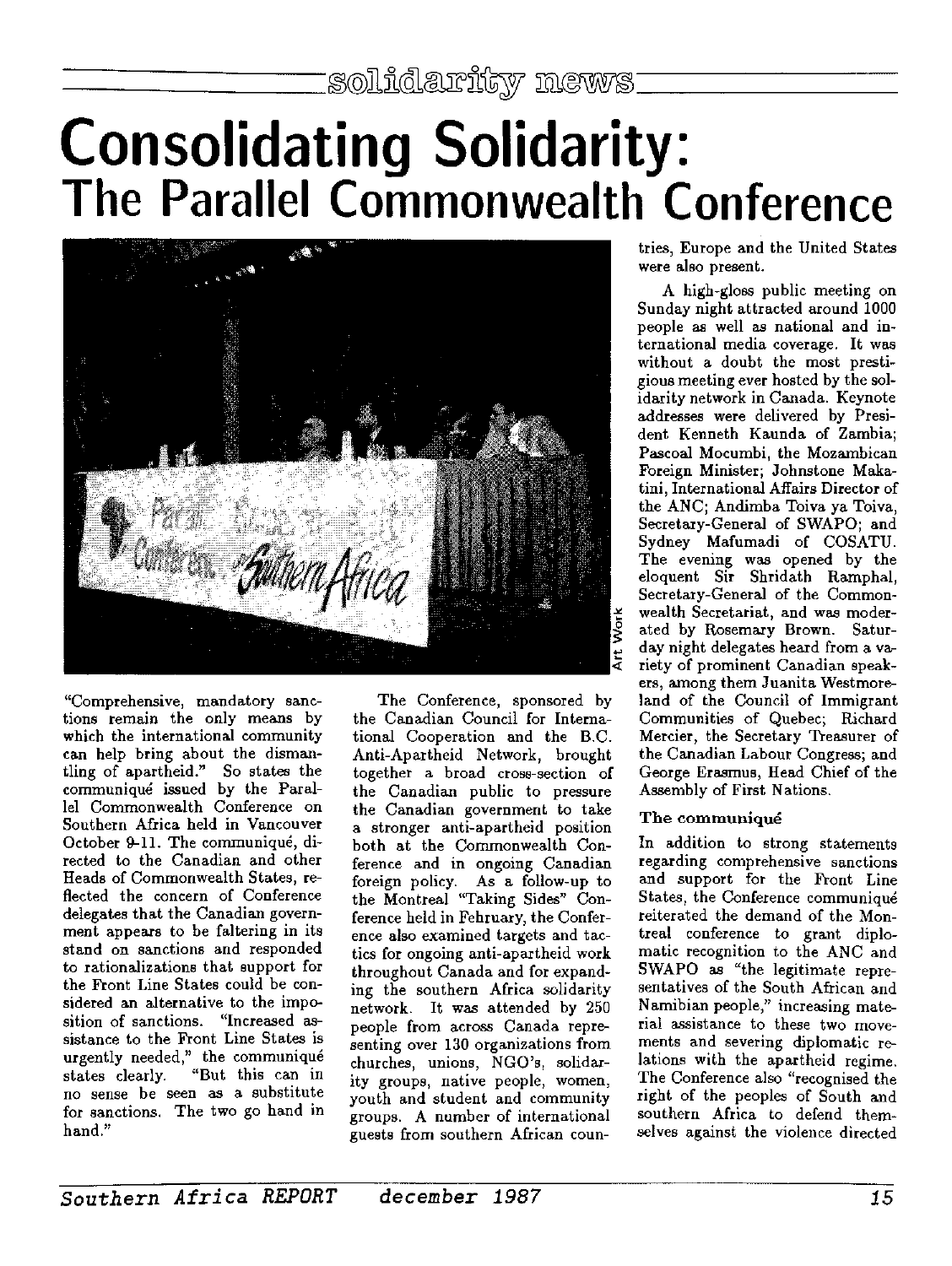## <u>solidarity news</u>



against them," but it was evident that the issue of support for vio lent resistance presents serious con cerns for some within the anti apartheid network. Delegates from the churches, in particular, reported that their constituencies either op posed direct support for the ANC or were at best very reluctant to countenance armed resistance. Dis cussions during the weekend em phasized that the solidarity movement must take the lead in educat ing Canadians around this question.

Other themes emphasized in the communiqué included a refocusing of attention on the struggle for Namibian independence; a call to extend to Angola, the other "for gotten issue" of southern Africa, the international support and assistance that has in the past several months been accorded Mozambique; and a reaffirmation of solidarity with the struggles of indigenous peoples, in particular with Canada's aboriginal people.

#### Targets and tactics

The three days of the Conference provided the opportunity for the participants to discuss strategy and to focus on implementation and concrete action. Workshops on South and southern Africa on the first day concentrated on appropriate means for developing broad support for the liberation struggles in the region and for pressuring the Canadian govern ment to give support to these strug gles. Sectorial workshops on the fol lowing day gave these issues more specific and contextualized consider ation.

The key areas of education and information, media strategy, lobby ing, monitoring and material sup port were identified as areas for com mon strategy. It was suggested that educationals and information be more carefully tailored to par ticular constituencies, with greater use of popular and participatory ed ucation. The production of educa tion materials and information re sources should be coordinated and exchanged to prevent duplication of work. More systematic outreach into communities that have not pre viously been involved in southern African solidarity could be done as well. In considering a media strat egy, a more consistent and coor dinated approach was seen to be needed to counter the seepage of

disinformation in Canadian media. This could take the form of identi fying and working with sympathetic people in the media and of adopting both a pro- and re-active response to the misrepresentations of the south ern Africa situation encountered in the media. Monitoring was most fully discussed in relation to the sanctions campaign, with delegates specifying government and corpo rate activity to be monitored and suggesting ways in which this could be done. The linking of sectorial organizations in Canada with their counterparts in South and south ern Africa and other ways of forging personal connections, such as tours and exchanges, were regarded as the most promising for generating polit ical and material support for the lib eration struggle.

Several specific campaigns and projects were proposed. One was a national campaign focussing on South African children as political detainees. (A representative of the Detainees Support Committee at tended the conference.) A second proposal, coming out of the women's sectorial workshop, was for a na tional workshop for women in the southern African solidarity network to be held within the next year. In addition, a national steering com mittee is to be created to build up a national sanctions campaign. This committee will coordinate different local actions within the broader goal of total, mandatory sanctions and establish priorities for action in con sultation with unions and the liber ation movements.

#### Strengths **and weaknesses**

Most delegates found the Confer ence to be useful and energizing. It was not without its tensions or prob lems, however. There were ques tions around methods of work which centred on region, race and gender. Conference organizers did appear to heed criticisms about the invisibil ity of women in the Montreal con ference, with the result that women were relatively well represented as resource people.

**continued** *on page* 22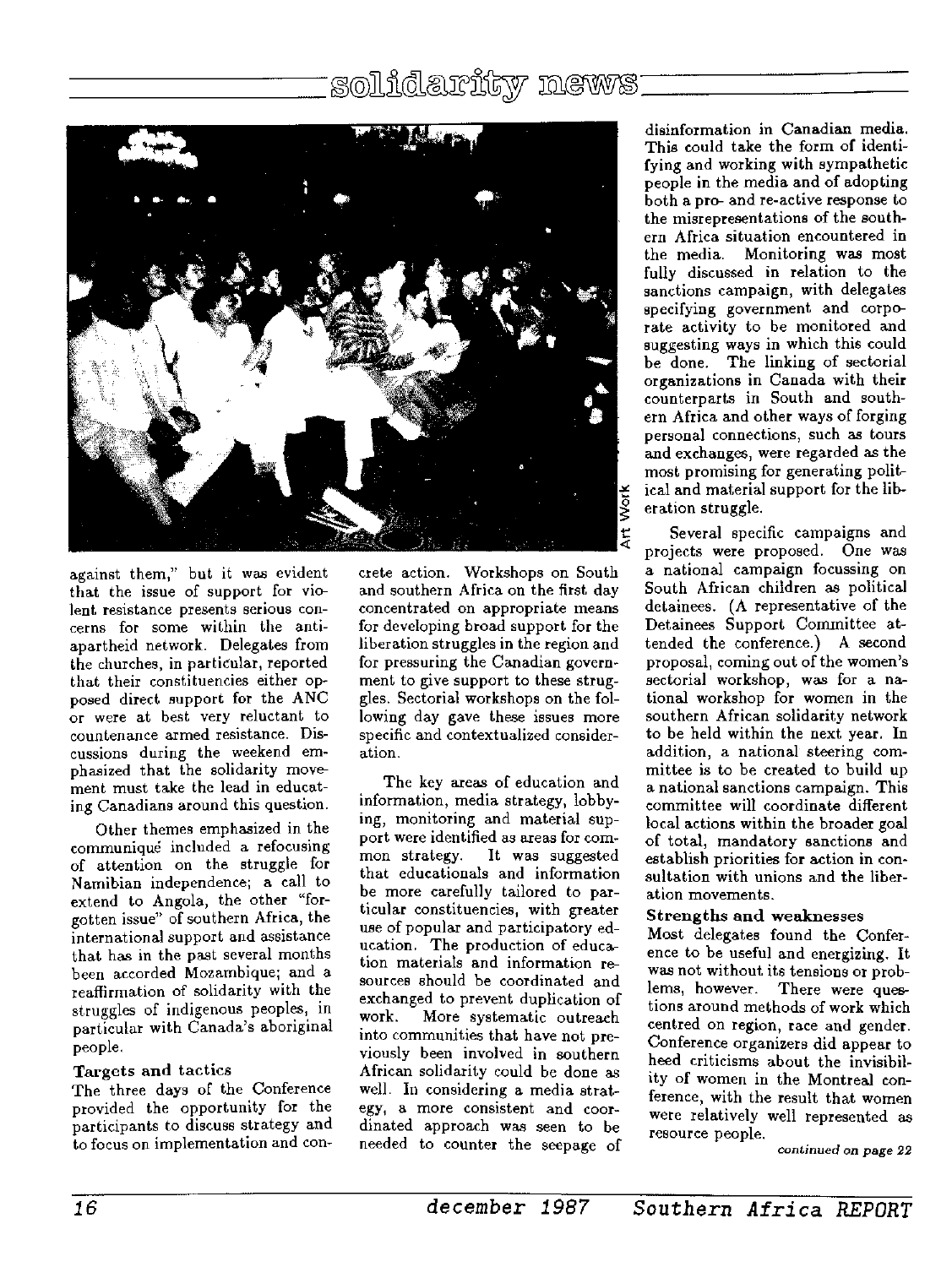## **Canadian Sulphur Trade to S. A.: The Problem**

#### **BY JEFFREY GOFFIN.**

*Jeffrey Goffin is an instructor in the Department of Drama at the Univer sity of Calgary* and an *active* mem *ber of Calgary's Committee Against Racism (CAR). This article is* adapted *from Jobs, Famine and Apartheid: Banning Canadian Sulphur Exports to South Africa, co-authored by Don Ray, Richard Stuart and Jeffrey Goffin.* 

*The recent Commonwealth Parallel Conference on Southern Africa, held in Vancouver on October 10-11 of this year, reaffirmed once again the central ity of economic sanctions against South Africa in the international campaign to end apartheid. The question of sanc tions, however, raises complex issues concerning effects on the economies of South Africa and its neighbours, and on the countries which impose them. The following article by Jeffrey Goffin ex amines some of the issues with relation to the campaign currently underway in western* Canada *to have Canada's sul phur exports to South Africa banned. In a subsequent article Goffin will re port on the origins and development of the campaign itself, and on the prob lems and challenges it has presented for anti-apartheid activists in western*  Canada.

Canada profits from apartheid. To be more specific, the Canadian oil and gas industry profits from apartheid. In 1986, \$59 million worth of Canadian sulphur was ex ported to South Africa by companies such as Petro-Canada, Shell, Mobil and Amoco. This commodity makes up the biggest single export from Canada to South Africa.

Many voices are now calling for economic sanctions against South Africa in order to pressure the cur rent government into ending the sys tem of apartheid. These include not

only major black leaders in southern Africa such as Archbishop Desmond Tutu, Nelson Mandela, President Oliver Tambo of the African Na tional Congress and President Ken neth Kaunda of Zambia, but also the members of the Commonwealth Eminent Persons Group on South ern Africa. Even Prime Minister Mulroney has voiced qualified sup port for sanctions. To the average Canadian who accepts sanctions as a valid method of expressing con cern about the continued turmoil in South Africa, it appears that sanctions, already extended to such things as oil and gas, should be ex tended to cover the sulphur trade. This would reduce our exports con siderably and would send a strong message to Pretoria. What could be simpler?

Unfortunately, the various play ers involved in the sulphur trade do not share this point of view. Ac cording to the Canadian producers, any reduction in markets would re sult in layoffs in an already trou bled industry. Also, while sulphur is used in the production of muni tions and in many industrial pro cesses in the form of sulphuric acid, most of the sulphur shipped to South Africa is used to make fertilizer. Everyone knows that food produc tion is Africa's number one problem. Can Canadians really be so heart less that they would knowingly ag gravate the situation over politics? Lastly, we must not forget that the South Africans are good customers; always honouring contracts and al ways paying promptly.

Beginning with the domestic sit uation, these arguments do not stand up to analysis. Canada pro vides South Africa with approxi mately 50 percent of its sulphur<br>requirements. In 1986, Canada In 1986, Canada supplied South Africa with 320,000 tonnes of sulphur to the value of \$59 million (Canadian). Yet, while the



*Canada Development Corporation Canierra Energy subsidiary sulphur operations*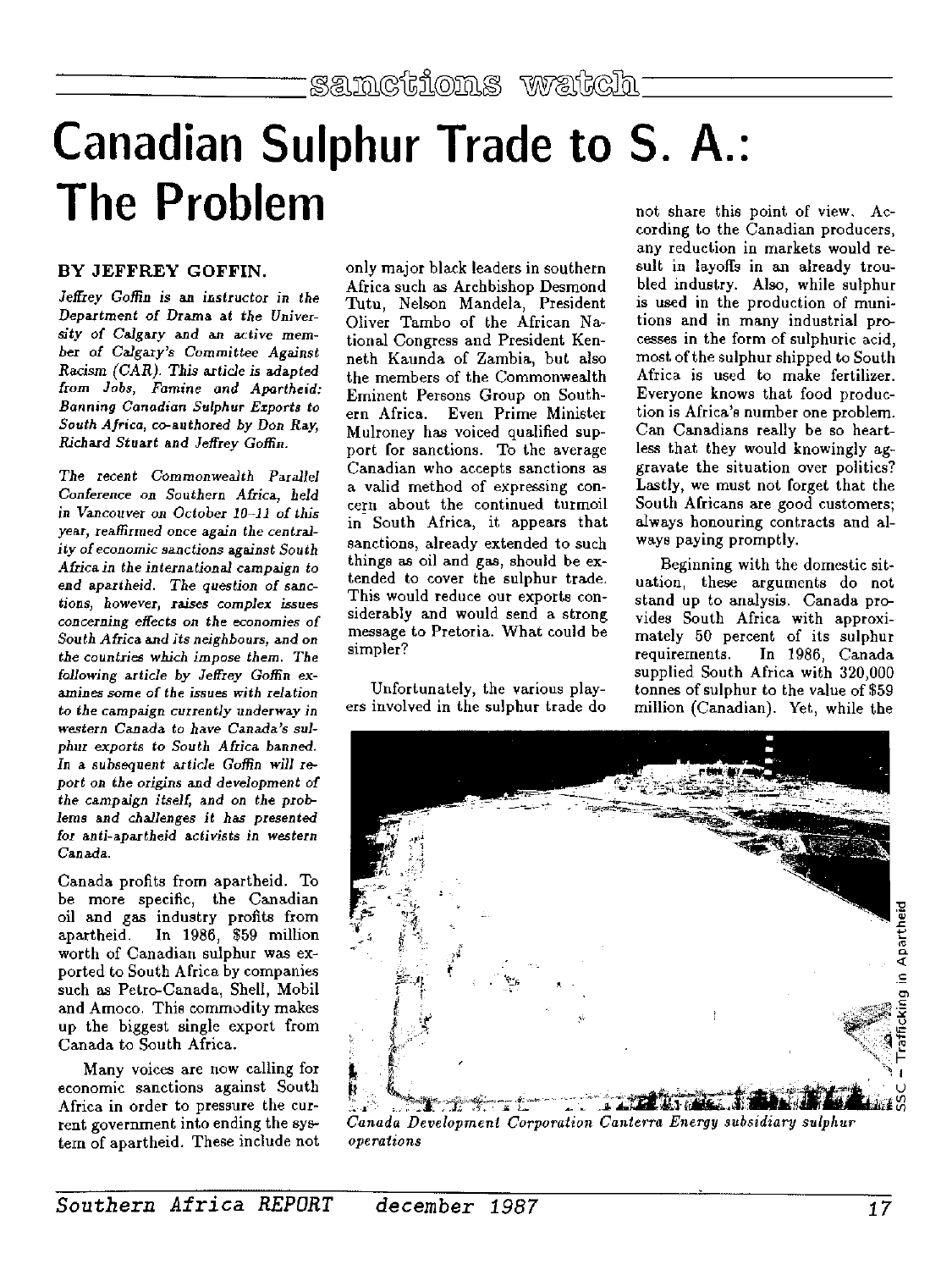### $\overline{\text{sgn}}$ n Grinons wwata b

Canadian sulphur industry is impor tant to South Africa, it is a relatively small part of our oil and gas industry. According to Bob Phillips, a sulphur expert and president of Can sulex Limited, at a Canadian sul phur conference in Calgary in Octo ber 1986, sulphur as a percentage of total oil and gas operator revenues was 3.4 percent in 1985. Canada exported 7.5 million tonnes of sul phur to world markets in 1985 of which approximately 418,000 tonnes went to South Africa which repre sents 5.6 percent of the total export market. The export market ab sorbed approximately 80 percent of total Canadian sales in 1985.

As a result, a ban on sulphur sales to South Africa equals 0.152 percent of total oil company rev enues. The economic effect on Canada of a ban on sulphur exports will be negligible. Companies such as Canterra Energy Ltd. which de rives 36 percent of its net revenue from the sale of sulphur will be af fected to a greater extent, but the effect should not exceed 1.75 percent of gross revenues using single pro portion.

The overall effect on the west ern Canadian economy will be more than offset if new markets for sul phur and/or fertilizer in the Front Line States are pursued. This would also help avoid the negative effect that a ban might have on food pro duction.

At present most of the fertil izer produced in South Africa us ing Canadian sulphur is exported to the Front Line States, which helps perpetuate the economic dom inance of South Africa within the region. While cutting off the supply of Canadian sulphur would hurt the South African economy, it would also stop the flow of fertil izer to countries such as Botswana, Lesotho, Swaziland and Zimbabwe.

Yet, several alternatives exist which could be implemented in con junction with sanctions to minimize their effect in the Front Line States:

**\*** OPTION 1: Finding alternative markets to South Africa for sul phur in the Front Line States of the Southern African Development Coordination Conference (SADCC): While the fertilizer industry in these countries is very limited at present, with appropriate assistance from international agencies such as the Canadian International Develop ment Agency new markets can be developed to replace those lost in South Africa. Both Angola and Zim babwe have developed and undevel oped deposits of phosphate which could be used to make phosphoric acid using Canadian sulphur.



\* OPTION 2: Direct sales of Cana dian fertilizer to the Front Line States: The Front Line States are currently dependent on South Africa for fertilizer, particularly phosphate fertilizer. The fertilizer industry in Canada is in recession due to de clining markets. Phosphate fertil izer plants are suffering from under utilization. If the Canadian fertil izer industry increased its exports to these countries, it could easily offer new life to itself, which in turn could lead to increased demand for sulphur here in Canada.

**\*** OPTION 3: Redirection of Cana dian sulphur to other suppliers of phosphate fertilizers which currently have abundant sources of cheap phosphate such as Morocco or Togo: Phosphate fertilizers could then be exported directly to the Front Line States. This option should result in Canada maintaining its share of the international sulphur market.

Exploration of the feasibility of these proposals by all concerned par ties may result in a solution in which revenues to oil and gas operators and governments will not be lost. Besides weakening apartheid, these proposals could easily lead to job creation for Canadians, as well as helping to feed Africa's hungry.

Despite statements to the con trary, South Africa is sensitive to sanctions. The huge defence bud get needed to maintain apartheid is very expensive. Any additions to the Government's budget weaken its ability to defend apartheid, the costs of which in administration, de fence and built-in efficiencies con sume up to 50 percent of this bud get. At the same time, 60 percent of South Africa's gross national prod uct is linked to the outside world ei ther as markets for its mineral and agricultural exports or as a source of capital and technology.

Military and petroleum sanc tions have led to the development of costly alternatives. For example. an indigenous lack of hydrocarbons coupled with sanctions on oil im ports has meant the development of a very expensive oil-from-coal pro cess. A ban on the sale of sulphur to South Africa will force that coun try to try to obtain sulphur from other sources or to develop costlier alternatives, e.g., igneous volcanics and pyrite both have relatively high production costs. At present South Africa must import up to 50 percent of its sulphur needs - almost all from Canada.

In 1977 John Vorster, then Prime Minister, said that "every sale of a South Africa product is another brick in the wall of our continued existence." Rather than helping to support apartheid, the Canadian oil and gas industry should end its ties with South Africa and take up the leadership role that awaits it in the development of southern Africa.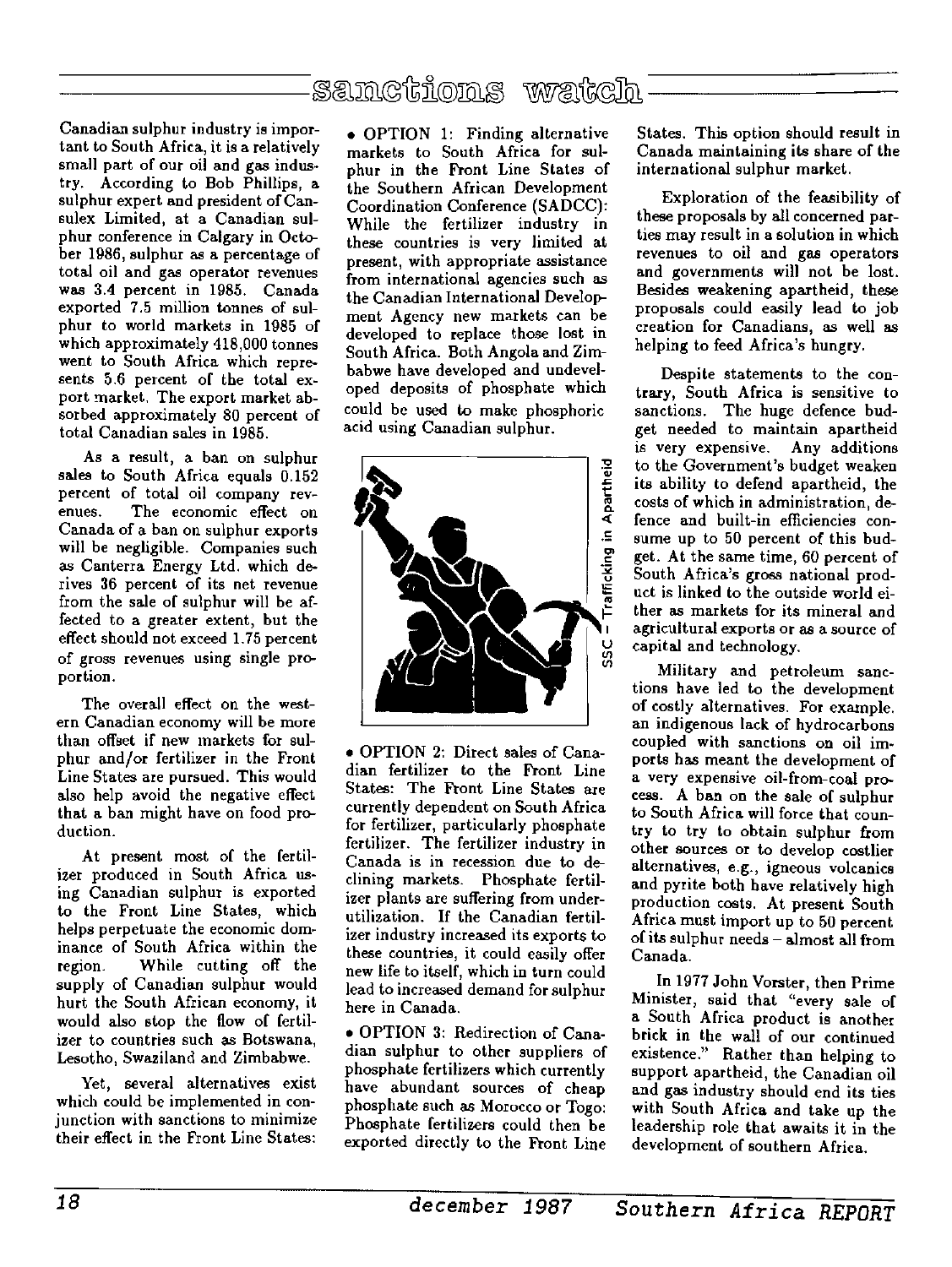## **The State of Apartheid: Assessing Sanctions at Year One**

#### **BY** MIKE **FLESHMAN AND JIM CASON**

**A** year after Congress overrode his veto and imposed limited sanctions on South Africa, U.S. President Ronald Reagan remains adamantly opposed to the use of economic pres sure against his "old friends" in Pretoria. In a report to Congress in early October, Reagan declared, "I continue to believe that punitive sanctions are not the best way to bring freedom to South Africa."

The president said that while sanctions had had minimal im pact on the South African economy they had nevertheless somehow con tributed significantly to black unem ployment and in some cases had con centrated "marginally" more eco nomic power in white hands - although the report concedes that black South Africans are disenfran chised economically as well as polit ically under apartheid. Reagan also noted that the sanctions had acceler ated corporate disinvestment, which he charged hurt blacks by eliminat ing many of the educational and so cial welfare programs U.S. corpora tions had been funding.

"In addition," the report contin ues, "our sanctions measures have made it more difficult for the United States to persuade the South African government to act responsibly on human rights issues, to move toward negotiations, and to restrain its be haviour in the region."

"I believe that the imposition of additional measures ... would exac erbate these negative developments without adding any additional posi tive benefits in support of our objec tives," concludes Reagan.

The report to Congress - required by the Comprehensive Anti-

Apartheid Act of 1986 - at tempts no resolution of the glar ing contradiction between the ad ministration's opposition to sanc tions against South Africa and its support for sanctions against Nicaragua, where Washington also seeks changes in the government's human rights policies, negotiations with opposition groups and regional "restraint." Nor can it reconcile administration charges that sanctions have only hardened government attitudes and driven whites further into the laager with its own account of the recent splits within Afrikaner dom and between capital and the state.

But if the arguments against sanctions are tired and familiar, the harsh tone of the report is not. Af ter one year of sanctions, Reagan acknowledges, "I regret that I am unable to report significant progress leading to the end of apartheid and



*A U.S. Nalional Divestment Day prolest last year*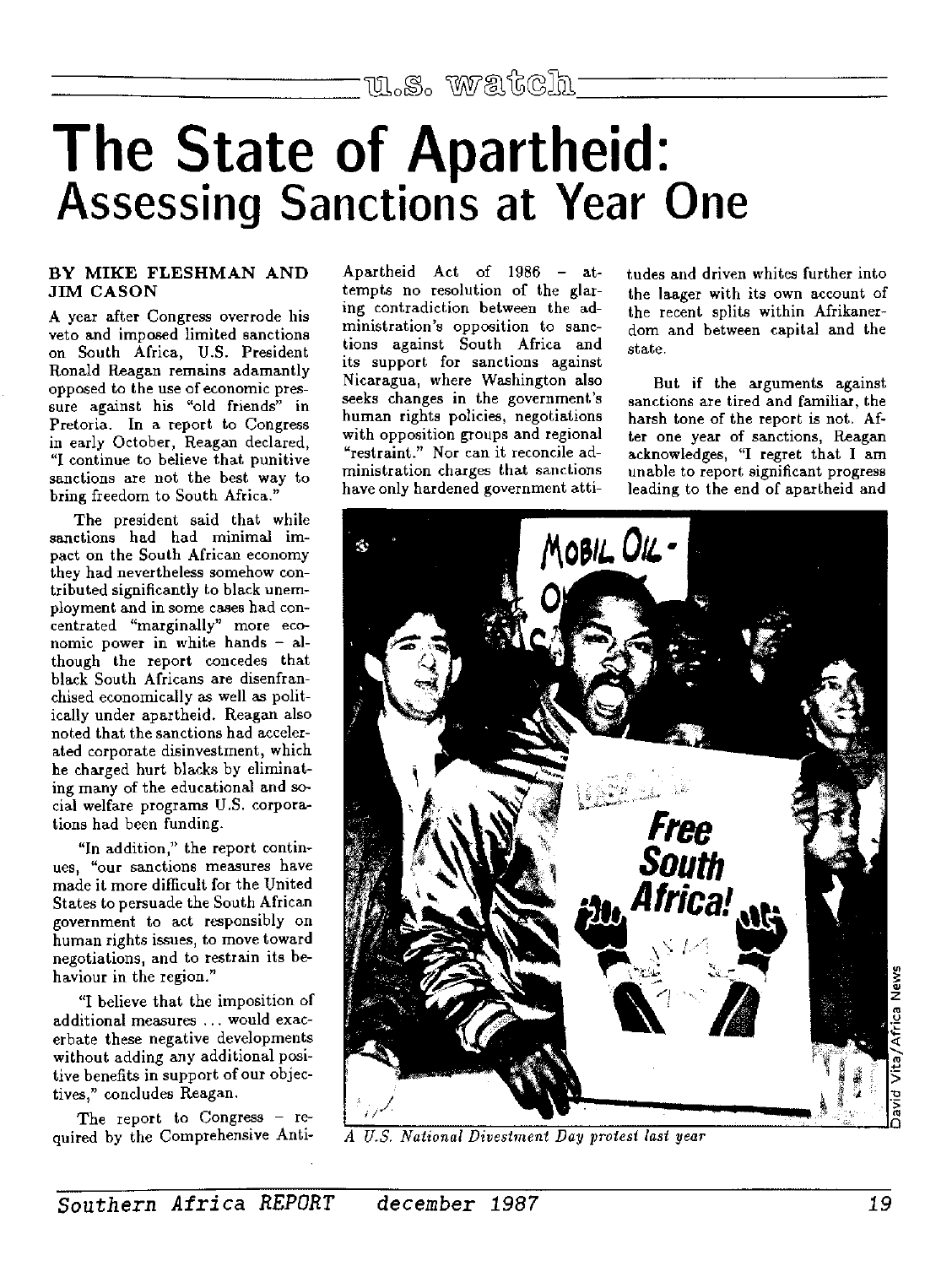the establishment of a nonracial democracy in South Africa."

"No clear and credible plan has been devised for negotiating a future political system involving all people equally in South Africa, and many of the legitimate representatives of the majority in that country are still banned, in hiding, or in detention.

"The Government of South Africa has not ended military and paramilitary activities aimed at neighboring states. Instead, such ac tivities have been stepped up **... "**  including "the increase in unex plained deaths and disappearances of anti-apartheid activists through out the region."

Strong stuff, coming from an ad ministration which has been one of

The problem with the adminis tration's formulation on sanctions is that it's illegal. Under Section 501 of the 1986 law. "It shall be the policy of the United States to im pose additional measures against the Government of South Africa if sub stantial progress has not been made within twelve months of the date of enactment of this Act in ending the system of apartheid and establishing a nonracial democracy."

Under the law, the absence of such "substantial progress" re quires the President to submit addi tional sanctions against Pretoria to Congress. The administration's re fusal to recommend new sanctions prompted House Africa subcommit tee chairman Howard Wolpe to ac-



*U.S. Senator Paul Simon* 

the staunchest defenders of the "re formist" Botha government. But policy changes have not accompa nied the changes in rhetoric. In stead of additional sanctions - "that would be harmful to United States strategic or economic interests" **-** all the administration can offer is "a period of active and creative diplo macy" somehow leading to negoti ations between the government and its black opponents.

cuse Reagan of "apologizing" for apartheid and has set the stage for a confrontation with Congressional liberals. Both the House and the Senate have begun to hold hearings on the Presidential report, and a range of additional measures will be proposed.

A comprehensive sanctions bill, introduced by Representative Ron Dellums, is already before Congress. This legislation would mandate complete corporate disinvestment and cut off all trade (except "strategic metals").

Other bills would deny tax cred its to U.S. companies in South Africa, would prevent U.S. oil com panies from operating inside South Africa, and would ban the impor tation of South African diamonds. A fourth bill, introduced by Texas Democrat Mickie Leland, would pro hibit investments in the United States by "certain South African<br>mining interests." (Interestingly mining interests." enough, among those who turned out to testify in favour of this last piece of legislation was corporate raider T. Boone Pickens, who many observers believe convinced fellow Texan Leland to introduce this legis lation as part of a failed effort to take over the Anglo American controlled Newmont Mining Corporation.)

But while there seems to be no shortage of legislation, there is little Congressional enthusiasm for stronger sanctions measures - even among liberal Democrats. Senate Africa Subcommittee Chair Paul Si mon, a leading liberal contender for the Democratic presidential candi dacy, was the only Democrat to at tend a Senate hearing on the presi dent's sanctions report - and he left in the middle of the proceedings.

In the House, meanwhile, action on any of the proposed additional sanctions measures has been post poned until at least Spring 1988, and congressional staffers are not opti mistic about passage of new sanc tions even then. Significantly, since its introduction last spring, the Del lums bill has garnered only two co sponsors in the 100-member Senate, and just 65 in the House.

At the heart of Congressional in difference toward sanctions is the demobilization of American public opinion around South Africa. It's now been eighteen months since South African censors effectively re moved the compelling images of racial violence from the nightly news, and the public has moved on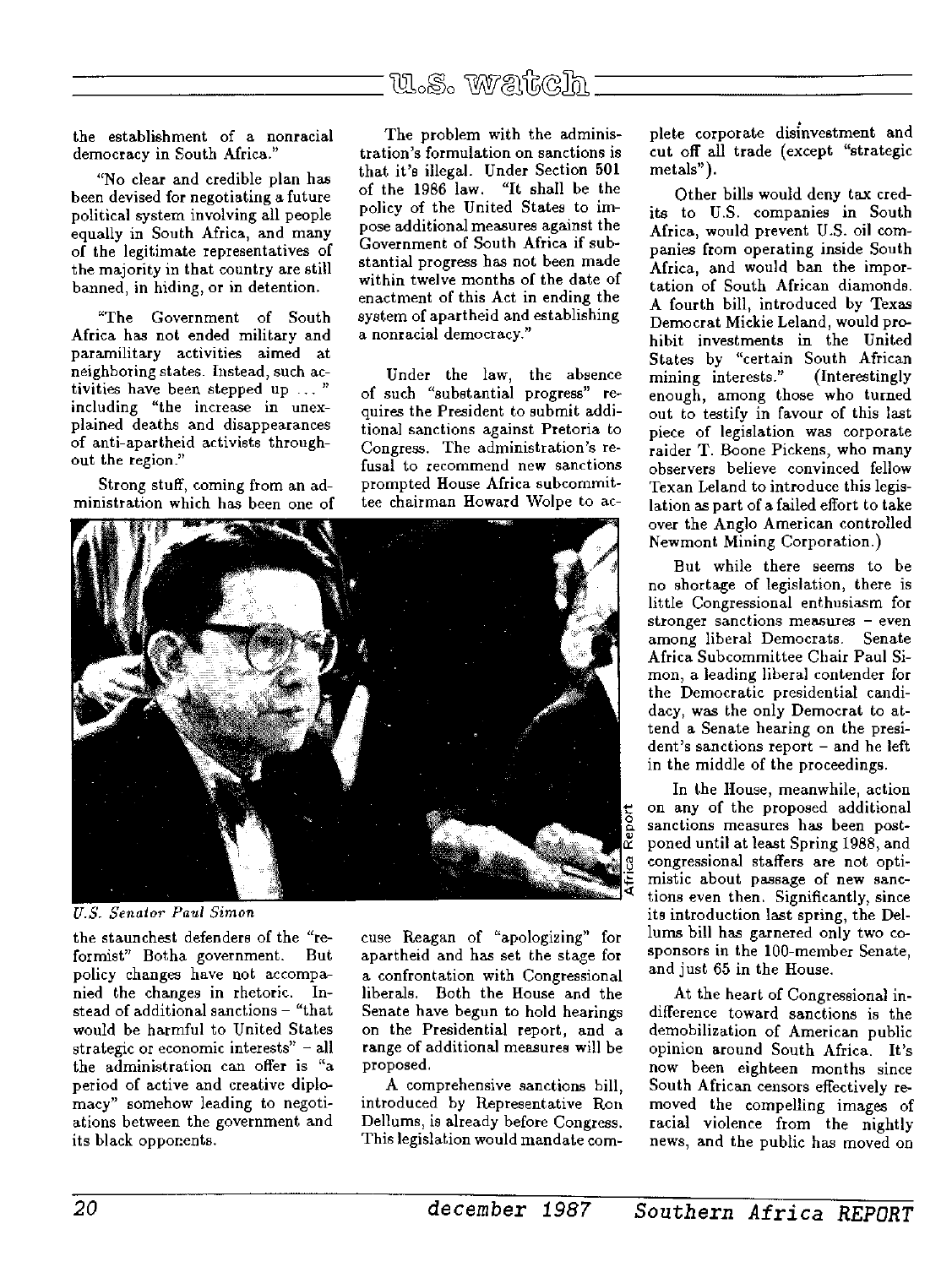### w.s. wznich <sup>-</sup>

to other more visible issues. Indeed, U.S. television networks have been so cowed by South African press restrictions, that CBS refused for almost six months to air a hour long documentary on children in detention filmed secretly **by** Walter Cronkite for fear of official retalia tion.

Compounding this problem is the public perception that U.S. pol icy shifted against apartheid with the passage of sanctions. The clear moral imperative that inspired such critical efforts as the Free South Africa Movement during 1984-85 has ironically been diluted by the very success of last year's sanctions campaign.

Over the past year U.S. anti apartheid activists have struggled to find new issues and new cam paigns to revive public outrage about apartheid. A number of cam paigns to focus attention on deten tions have been initiated, including some involving prominent members of Congress and TV personality Bill Cosby. TransAfrica is attempting to inject southern Africa into the pres idential race through its "Faces Be hind Apartheid" television ads tar geting Kansas Republican Bob Dole for his voting record on sanctions. But those efforts have met with only limited success.

Attempts to revitalize the sanc tions and divestment movements in the U.S. have been further hampered by the conflicting signals about sanc tions coming from the democratic movement inside South Africa. Over the last year there has been an in creasingly visible debate within, par ticularly the trade union movement, over the impact of sanctions and dis investment on black workers and the state. As international sanctions, combined with the deterioration of the South African economy, have be gun to cost jobs in such industries as automobile assembly, some trade unionists have begun to question the desirability of sanctions and disin vestment.

A resolution on sanctions passed by COSATU this year called for comprehensive mandatory sanctions against the regime, but went on to say that *"selective sanctions* ... *as currently applied will not be effec tive against capital or the state; that they cause serious regional unem ployment, and that they often serve the interests of the imperialist states*



*rather than the South African work ing class."* The resolution, echoing arguments that sanctions are ineffec tive and hurt blacks most, is often cited by the administration and big business as proof that black workers oppose sanctions.

COSATU's increasingly ambiva lent attitude towards corporate withdrawal from South Africa has also begun to undermine the di vestment movement - by far the most important and successful anti apartheid campaign in the United States. Divestment and selective purchasing actions by hundreds of private institutions and dozens of state, local and city governments now deny tens of billions of dol lars in investment capital and hun dreds of millions of dollars in sales to U.S. corporations who operate in South Africa. But COSATU's sanc tions and disinvestment resolutions make no call for corporate with drawal, and disinvestment is point edly excluded from a list of selective

sanctions endorsed by the **COSATU**  congress earlier this year.

The recently announced "disin vestment" agreement between the Ford Motor Co. and the National Union of Metalworkers of South Africa **(NUMSA),** a COSATU affil iate, appears to be even more dam aging to the sanctions and divestment movement. As reported by the U.S. press, the accord requires Ford to transfer 24 percent owner ship in its South African subsidiary to NUMSA, with the remainder of Ford's shares to be sold to the An glo American Corporation, which al ready holds a majority stake in the Ford operation.

The agreement thus eliminates all of Ford's direct investments in South Africa, but *at NUMSA's insistence,* will continue the par ent company's licensing, sales and transfer agreements with the South African firm. Anti-apartheid ac tivists in the U.S. point out that many local divestment and selec tive purchasing laws include cor porations with such licensing and sales agreements. They also charge that the transfer of shares to South African unions is part of an increas ingly sophisticated U.S. corporate strategy to neutralize the divest ment movements and drive a wedge between the unions and the interna tional solidarity movement.

Adding to this perception of soft ening support for sanctions within the labour movement have been in creasingly vocal attacks on sanctions and disinvestment from the "work erist" faction of intellectuals clus tered around the black labour move ment. Indeed, in recent months the strongest opposition to disin vestment and incremental sanctions has seemed to come from the intel lectuals **-** and not from black trade unionists themselves.

This summer, several studies critical of the impact of sanctions and disinvestment were prepared **by** white workerist intellectuals for COSATU and the Catholic Bish-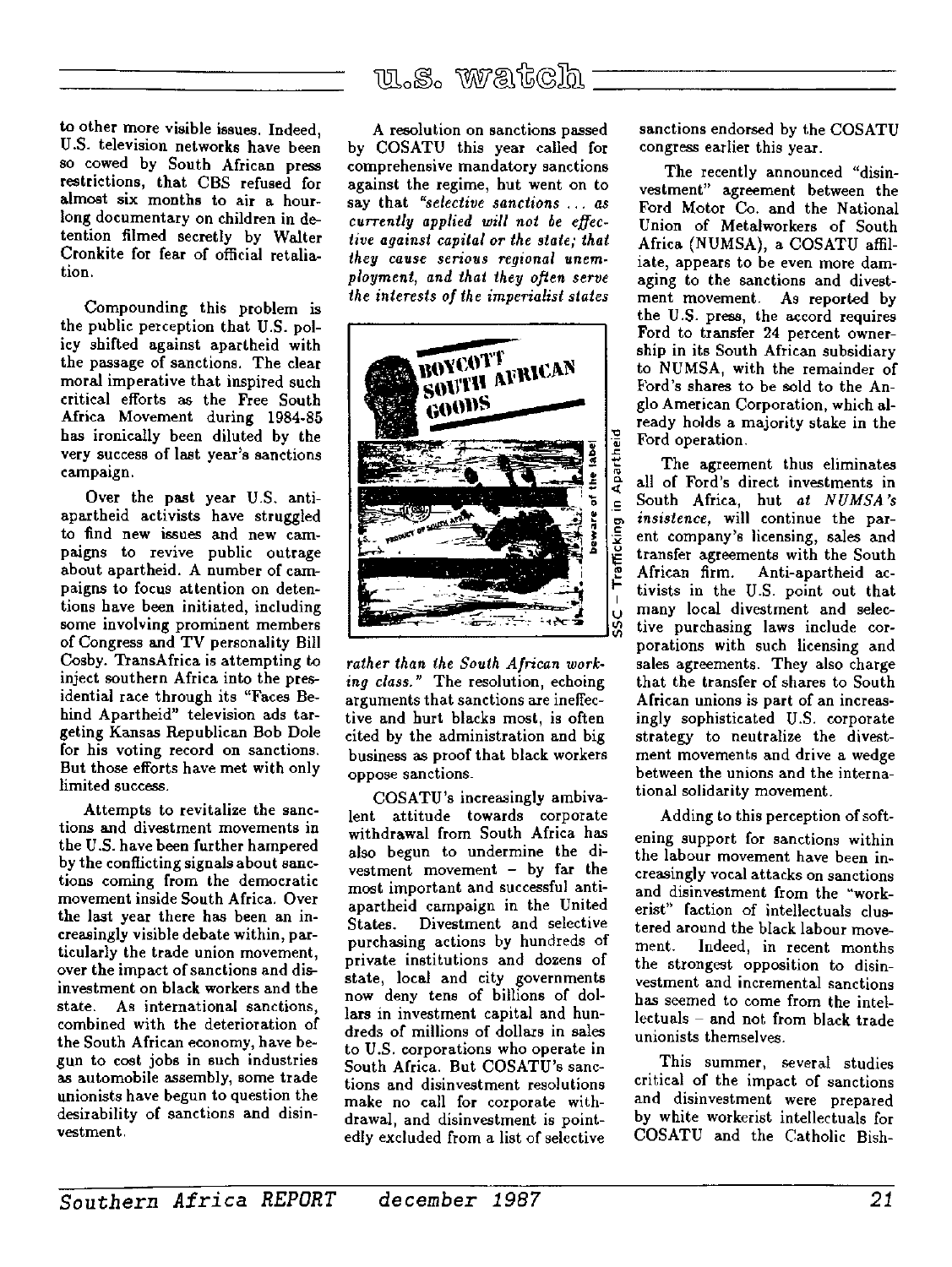### m<sub>o</sub>s, wratch

ops Conference. The studies, in tended for internal discussion and review and not as position papers of the federation, were then leaked to the press in an apparent at tempt to influence the debate in the United States. These reports re ceived wide press coverage, particu larly in *The Wall Street Journal* and the ultra-right *Washington Times*  and are being cited by conservatives and big business as evidence that in side South Africa the trade unions and the churches oppose sanctions.

In the United States,the surge of academic, corporate and institu tional interest in South Africa has created a growing, demand for in formation and research on virtually every aspect of South African so ciety, from the economy to educa tion to black public opinion. This is giving the researchers, drawn from South Africa's predominately white academic community, an influence in the debate here that appears to be disproportionate to their numbers and to their role back home. Their relationship to the liberation movement, and to the democratic movement inside South Africa, is often unclear to their **U.S.** audi ences. The ideological and tactical debate within the progressive move ment, and the political views of the academic "experts" who come to the United States are often poorly understood. Moreover, the rigor ous defense of clearly defined po litical positions inside South Africa can have a much different interpreta tion outside, with conservatives ea ger to portray disagreement as divi sion within the ranks.

This is not to discount the im portance or legitimacy of the debate on sanctions inside South Africa. It is easy to understand the dilemma of a shop steward at a **U.S.** multi national in South Africa explaining COSATU's support for sanctions. But there is growing sentiment in the United States that the debate is not being accurately represented

here, and that individuals and orga nizations hostile to the **ANC** and to sanctions are using their privileged access to the West to weaken the in ternational sanctions drive. The un principled manipulation of this im portant debate **by** people with un certain mandates is beginning to pose problems for the **U.S.** move ment and for future sanctions ef forts.

Editors' note: **-** *As the above article indicates, the issue of sanctions raises a number of complicated questions e.g. the nature and precise impact of various types of sanctions, the attitude of South African trade unionists to wards them, the role of South African intellectuals in the sanctions debate which the anti-apartheid movement must continue to address. Views will differ within the movement and South* ern *Africa REPORT hopes to present a range of opinions on these various ques tions in succeeding issues. We welcome further comments from readers.*

## **The Parallel Commonwealth Conference**

#### *continued from page 16*

Although they fostered many constructive and creative ideas, the workshops varied greatly in the amount of concrete planning and specific results they were able to achieve. The format of many of the workshops (large and formal, with resource people in front and par ticipants seated in rows) inhibited much constructive exchange, and there were few creative group facili tation techniques in evidence. Some workshops spent too much time re hashing issues that had been pre sumed resolved in Montreal; conse quently, a number of delegates who came with high expectations of mov ing forward in action and organiza tion were frustrated at the vagueness of the content and conclusions of some discussions. Those workshops which were more homogeneous in composition, such as the sectorial ones and those with more specific

objectives, tended on the whole to have been more successful in real izing the practical objectives of the conference.

A pervasive theme of discus sion over the weekend was the fu ture form and structure of the sol idarity network. While a minor ity felt that a formal national anti apartheid organization should be es tablished, the prevailing view held that the regional specificity of Cana dian politics and concerns demanded the strengthening of local initiatives and organization. Delegates felt that the loose network of solidarity activists and organizations already in place is more appropriate and vi able at this stage than the setting up of a national organization. They stressed, however, the importance of improved cross-country consulta tion, coordination and information flows, and more effective use of ex isting networking tools.

Regional distinctiveness within Canada is one of the reasons why more concrete and definitive plan ning did not get under way at the Parallel Conference. Obviously a locally-grounded knowledge and practice is required to build soli darity through linking with issues of local and immediate concern and to develop and refine appropriate tools for mobilization - as the con ference recognized. There is a dan ger, however, that local initiatives may be overemphasized, risking sub ordination of the objectives of the liberation struggles to local politi cal issues, and perhaps losing the strength in concerted campaigning that comes with a national move ment. Recognition of the need to build and consolidate that national perspective and network affirms the importance of future meetings like the Montreal and Vancouver confer ences.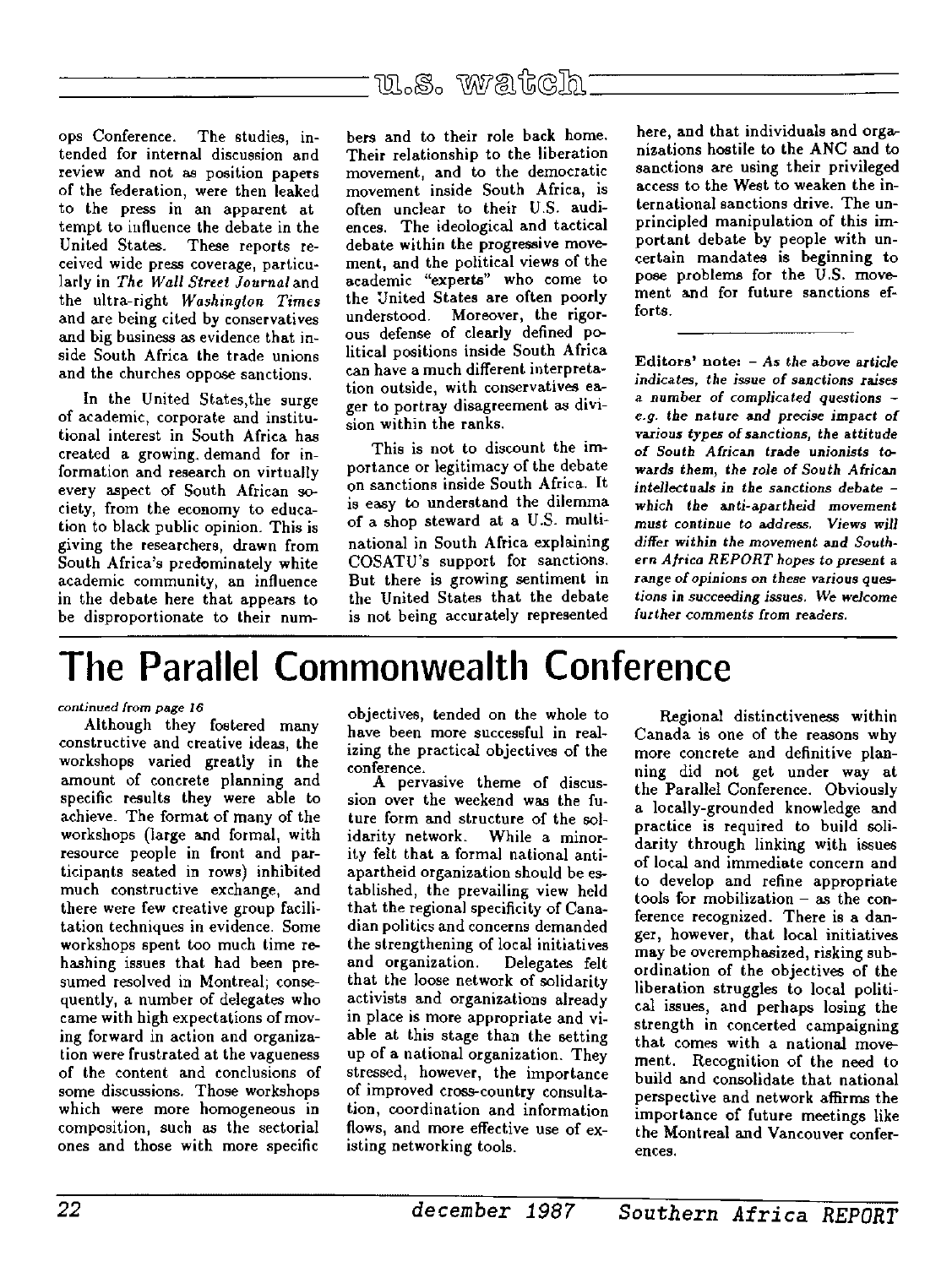### ้ rewiews :

## **A Sport of Nature**

#### **BY DAPHNE READ**

*Daphne* Read, *who lives in Toronto, has recently completed a doctoral thesis on Nadine Gordimer's work.* 

Nadine Gordimer. **A** Sport of *Nature.* Viking/Penguin Books: Markham, Ont., 1987. 341 pp.

As a writer Nadine Gordimer yearns for a utopian space of individual freedom and creativity - a space un fettered **by** the pull of social respon sibility – but her sense of "place" as a white South African - "a white; a dissident white; a white writer" has led to a reluctant acceptance that the freedom of the individual is socially determined. As a writer she would prefer to explore the individ ual life lived in its own terms, but her sense of social justice (injustice) wrests her away from the privilege of examining private lives in them selves and impels her to focus on the relationship between these lives and the political struggle against apartheid. This constraint - the ethical necessity to situate the private in the political  $-$  is experienced as a kind of aesthetic violence, a freely chosen social limitation but one that leads to its own distortions in her writing.

The central conceit of *A Sport of Nature* is one such distortion. A "sport of nature" is "a plant, animal, etc., which exhibits abnormal vari ation or a departure from the par ent stock or type ... a spontaneous mutation; a new variety produced in this way." Two ideas are held in syn thesis here: the idea of abnormality or a "freak of nature" and the idea of a "new variety," suggesting some thing more positive and lasting than a freak. But if Hillela, the novel's "sport of nature," is a prototype of a new variety of white South African who will survive and thrive after the revolution, then one can only note with dismay the limits of the vision.

The strains between Gordimer's political commitment to a demo cratic South Africa and her commit ment to the bourgeois liberal con cept of the "truth" of fiction are re vealed in the stark contrast between *Burger's Daughter* and *A Sport of*  The central question in Gordimer's fiction is the "place" of white South Africans, both in the struggle against apartheid and in the making of a new society. In the best sense of the realist tra dition, *Burger's Daughter* acknowl



edges the erosion of a moral high ground for white liberals who, con fronted **by** the challenge of the black consciousness movement, must come to consciousness of their whiteness. But the shift in power that *Burger's Daughter* marks, from the possibil ity of a heroic white leadership to black leadership and a diminished, secondary role for whites, is experi enced in the novel as an uncomfort able limitation on the liberal princi ples of individual freedom, equality and "brotherhood." In a surprising **-** and disturbing **-** shift of focus, *A Sport of Nature* investigates and appears to celebrate a kind of anarchic female individualism.

In *Burger's Daughter* and now in *A Sport of Nature,* the violence and conflict of the political strug gle in South Africa provide the re alist social backdrop, but the emo tional level of both novels speaks to a yearning for healing and a de sire for wholeness that overrides the conflict. In *Burger's Daughter* the healing and the political intersect in the figure of Lionel Burger, a med ical doctor whose political activism is initially inspired by his horror at the suffering of blacks. Rosa Burger continues in her father's footsteps, on a smaller scale, as a physiother apist who does what she can politi cally. In contrast, in *A Sport of Na ture* the mechanism of social healing and reconstruction is the marriage of white female sexuality with black male political power.

Hillela, the main character, is a free spirit who follows the whims of her body. Her life moves forward through various sexual relationships with men, which take her from her position on the margins of polit ical consciousness in South Africa into the "heart" of the revolution, literally and figuratively. Through her marriage to Whaila Kgomani, a leading black revolutionary in ex ile, she realizes a moment of utopian happiness and fertility, which is con firmed in the birth of their black daughter. Both Hillela and Whaila see their relationship as "a sign [of] the human cause, the human iden tity that should be possible, once the race and class struggle were won" (p. 208). For Hillela the marriage marks the beginning of a consciousness of her place in history. The handclasp she shares with Whaila after their lovemaking establishes her covenant with the future. Although he is later assassinated, out of her expe rience of romantic personal love is born a revolutionary love that tran scends mere sexuality and leads her eventually to the "perfect" meshing of the personal and the political in her marriage to a powerful African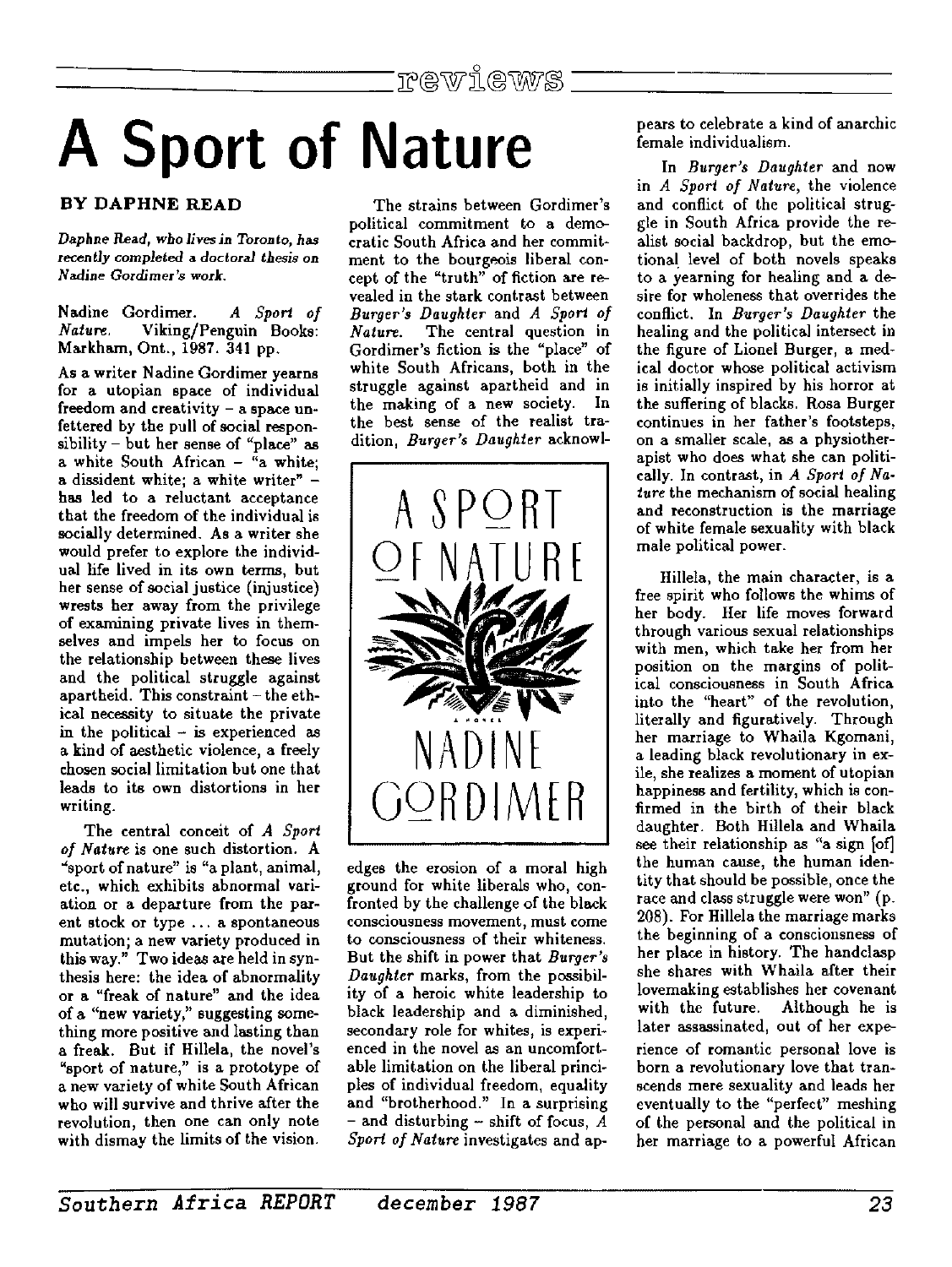### **1C,** *(9 -\Yf* **(9 WV 0**

leader. Gordimer herself has pro vided the gloss in a recent interview in Ms magazine: "Revolution is peo ple who bring about change - some people do it in one way, some people do it in another. I see a relationship between Hillela and the true cour tesan. They were always politically powerful; and their field was always men."

Heterosexuality and marriage are classically the relationships through which society is symboli cally restored to wholeness and har mony, and Gordimer adheres to this convention in her novels. The com plexity of the exploration in *Burger's Daughter* of the identity and place of white South Africans committed to the struggle against apartheid is reduced in *A Sport of Nature* to a single certainty: the body. For Rosa Burger, political exigencies overrule the desire for a private life: the body politic prevails over the sexual. But Rosa's imprisonment at the end also signifies an impasse for whites: what

is their future? *July's People* pro vides one kind of answer **-** there is no place to go. *A Sport of Nature* pro vides a peculiar utopian alternative. In an inversion of the political deter minism in *Burger's Daughter,* Hillela moves from an essentialist apolitical trust in the "truth" of her body to a political and revolutionary integrity.

Increasingly in Gordimer's nov els a dichotomy between male and female sexuality is struck for whites: white males are sexually impotent, white females express a "natural wholeness" and fertility in their sex uality. This polarization incorpo rates both Gordimer's critique of the white regime (male sexuality) and her vision of the possibility of social reconciliation and regeneration (fe male sexuality). If redemption for whites lies symbolically in the direc tion of female sexuality, then social reconciliation lies in the heterosex ual union of white female and black male. *A Sport of Nature* enacts this social drama.

This utopian reductiveness is dif ficult to accept: it is startlingly out of step with current debates about sexuality, and with radical critiques of the institutions of heterosexual ity and marriage. But more im portantly, it exposes the limits of Gordimer's thinking about political and social change. Gordimer comes closes to fetishizing female sexual ity as embodying an essentialist life force, while political power, whether that of the white regime or of black revolutionaries, is always construed as male. In spite of her close obser vation of everyday life these polari ties are never really called into ques tion or challenged. Gordimer has made it clear that Western feminism has little place in her thinking about South Africa. Yet feminism could have led her to scrutinize more criti cally the institutions of everyday life that prop up totalitarian regimes. Is the model of the courtesan really a progressive way of looking to the fu ture of South Africa?

## **Marq de Villiers Dreaming**

*This review of Marq de Villiers'* White Tribe Dreaming, Apartheid's Bitter Tribe Dreaming, Apartheid's Bitter **WHITE TRIBE**<br>Roots, Notes of an Eighth Generation appeared *in* The Globe and Mail, Oc-<br>tober 10, 1987

ation Afrikaner" and currently ed itor of *Toronto Life* magazine, has written a disturbing history of his people, the Afrikaners of South Africa. It is disturbing in its own right, as any serious book about South Africa must necessarily be. But in revealing as much as it does about the poverty of vision of the contemporary South African liberal, *White Tribe Dreaming* is also dis turbing in ways the author undoubt edly did not intend.

There are, in fact, two books in *White Tribe Dreaming,* the first being the history of Afrikanerdom



that comprises the volume's 26 sub stantive chapters. The second is

a polemic about present-day South Africa and its critics, one that itches to explode throughout the volume, and finally does in a pugnacious

**- -** .consciously, a "tribal history," one **lv** feelsq **to** he his **own** What links these twin texts? (even if he seeks, simultaneously, to stand at a certain crucial dis tance from it). Perhaps this in turn has helped to determine that the postscript can do little more than bring a "tribal perspective" to bear on the tortured question of the fu ture of South Africa. Of de Villiers' anti-apartheid sentiments there can, of course, be no doubt. They are evident throughout, not least in a moving chapter of "personal mem oir". Yet there remains, especially in the postscript, a narrowness of perspective, and it is this that ul timately defines the failure of *White Tribe Dreaming.*